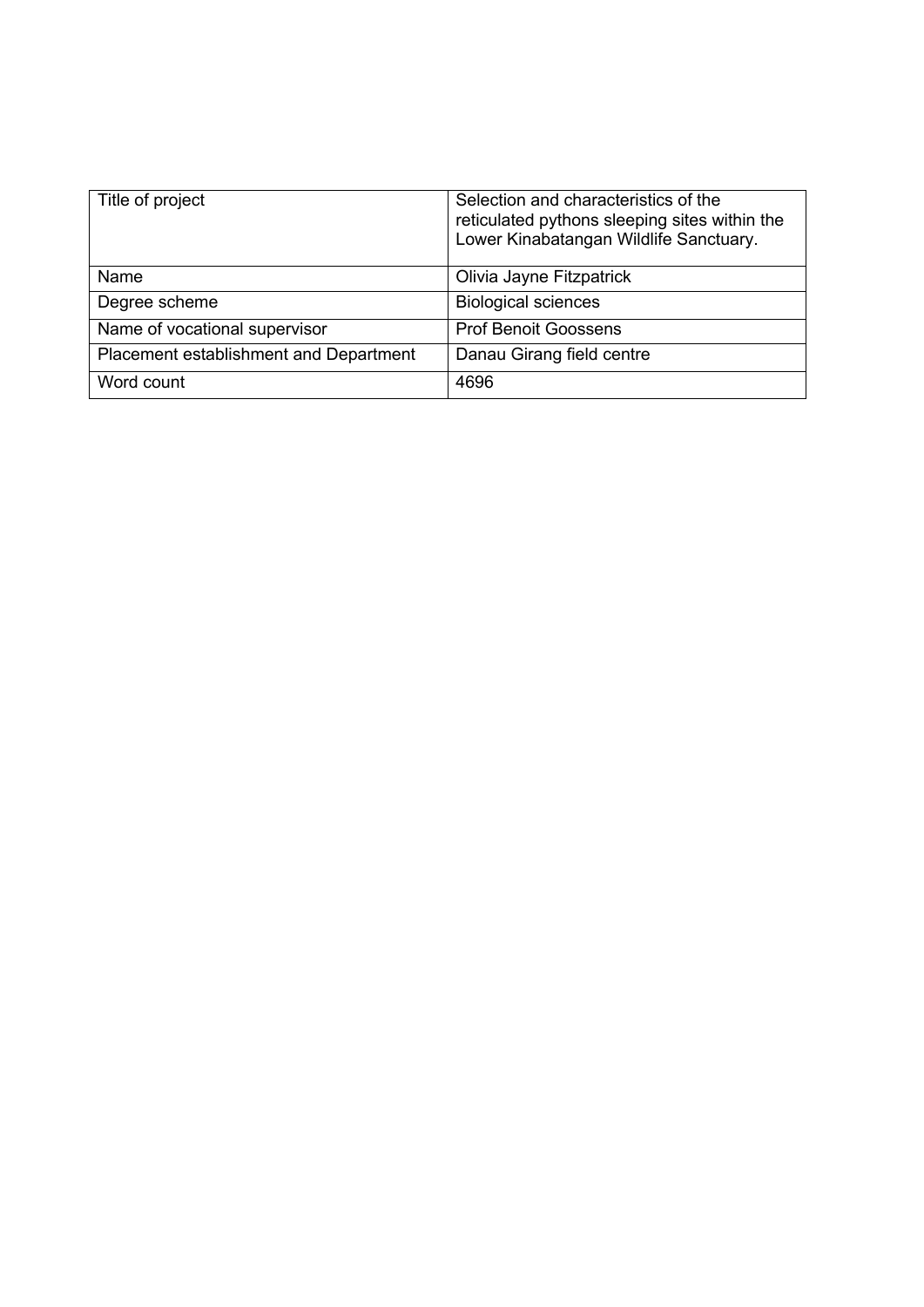# **Abstract**

Very little research has been done examining the sleeping sites of reticulated pythons once they have passed the juvenile stage. Reticulated pythons are generalists and have appeared to thrive in the fragmented landscape of the Lower Kinabatangan Wildlife Sanctuary in Sabah (Malaysia). In this study we provided baseline data on the selection and characteristics of their sleeping sites.

Sleeping sites were located from previously VHF tagged pythons. Habitat assessment was carried out in 50m<sup>2</sup> quadrats set up around the pythons previous location. Log number, sapling count, vegetation density, ground type, canopy cover and canopy height and the distance from the python of the four closest trees were recorded, offsite the distance of the sites from the Kinabatangan river was measured using QGIS. These recordings were then repeated 50 m away in a random direction, these random sites served as an example of where the pythons could have slept but decided not to. Statistical analysis was performed with R studio using a binomial generalised linear model to compare the sleeping sites and random sites, to discover if there were any significant differences between the two categories that could highlight a selection preference.

Our findings show that reticulated pythons were actively selecting their sleeping sites for high levels of vegetation density at chest height, lower levels of canopy cover and the presence of logs. These results suggested that the reticulated pythons could have been selecting for cover and protection while they sleep, and as these parameters are readily available in the Lower Kinabatangan Wildlife Sanctuary, their continued survival is likely.

### **Reflection**

My 8 months spent at my placement in Danau Girang Field Centre has taught me many valuable lessons and has truly been a once in a lifetime opportunity. One of the main skills I've developed is how to efficiently work in a stressful situation. Assisting in collaring procedures meant I had to pay close attention to everything that was going on, and make sure I was ready to assist the Vet with anything she needed. Day to day life at DGFC taught me how to VHF and UHF track, set up camera traps and how to analyses the footage using digicam, bait for animals and through my own project how to preform habitat assessments. While doing this I got to work with an amazing team of people and learnt about some really interesting research from the resident PhD students and visiting researchers. I would work 7 days a week with very inconsistent hours, with our work schedule being announced at 8pm the night before. This meant I was able to greatly improve my time management skills when fitting in my non-scheduled work load into the day.

There were times where staying at the field centre for prolonged periods of time was stressful, especially as it was quite unclear when we were allowed to leave and having my supervisor 7 hours away where communication was only available through unreliable WIFI could make things difficult. But there was amazing support on site especially from Dr Miriam Kunde and PhD student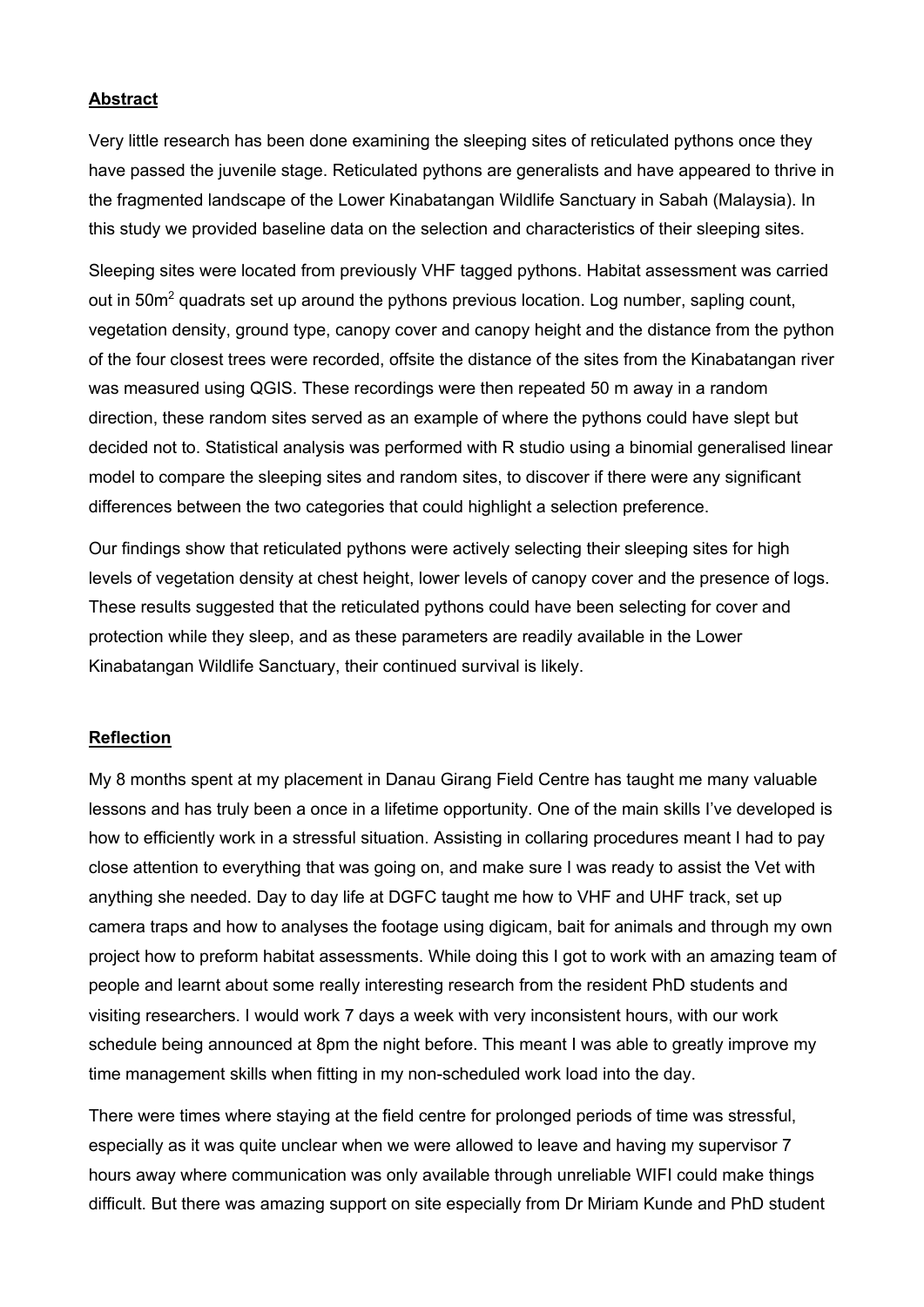Richard Burger, with the help of Richard I also gained a much greater understanding of R and how best to use it. I got to experience a different culture and working with a language barrier has greatly improved my communications skills, I also got some experience in ecotourism working with field courses and visitors and while these were not always my favourite activities to do, they definitely improved my customer service skills. I also got some very unexpected experience, the Deadly 60 film crew visited during my first month on placement allowing me to observe and learn a bit about how documentary style filming takes place.

Having to leave four months early in March due to Coronavirus meant I was unable to finish my fieldwork. I still had sites left to analyse and a big part of my project, which was going to be comparing older and newer sites was not possible. Leaving early also meant the support I received while writing up my report was all via email, this made it much harder when I was having problems with statistical analysis then it would have been if I had still been at the field centre, especially when the time difference meant I sometimes had to wait several days for a response.

Overall my placement was a very well-rounded experience which has given me a much more realistic idea of how ecological research takes place, the challenges that come with it and how long it can take to complete the research.

### **Introduction**

Reticulated pythons (*Malayopython reticulatus*) are very successful generalists (Natusch *et al*  2015). They are mostly terrestrial snakes that can often be found near rivers (Stuebing *et al* 2014) and although there is very little known about adult sleeping sites, juveniles can often be spotted sleeping on the branches of trees overlooking the river (Stuebing *et al* 2014). In general, pythons are difficult to locate and survey in both terrestrial and urban landscapes (Natusch *et al* 2015), which is likely the reason why very little research has focused on their ecology or their preferences for sleeping sites. For many animals sleeping site selection is driven by predator avoidance (Seiler *et al* 2013), the reticulated pythons main predators include pigs, serpent eagles, crocodiles and other carnivores (Mullin *et al* 2009).

The reticulated python is a nocturnal snake that can reach lengths of up to 10 metres long making it the longest snake species in the world (Stuebing *et al* 2014). The reticulated python has an attractive and unique skin pattern which has made it very popular in the fashion industry. This popularity has created a heavy exploitation and international trade of this snake, making it the most economically important large reptile in the world (Auilya *et al* 2002). Despite this heavy exploitation evidence has shown it is very unlikely to result in the extinction of reticulated pythons, although it has been shown to have a larger effect on population levels in highly fragmented habitats (Shine *et al* 1999) such as the Lower Kinabatangan Wildlife Sanctuary.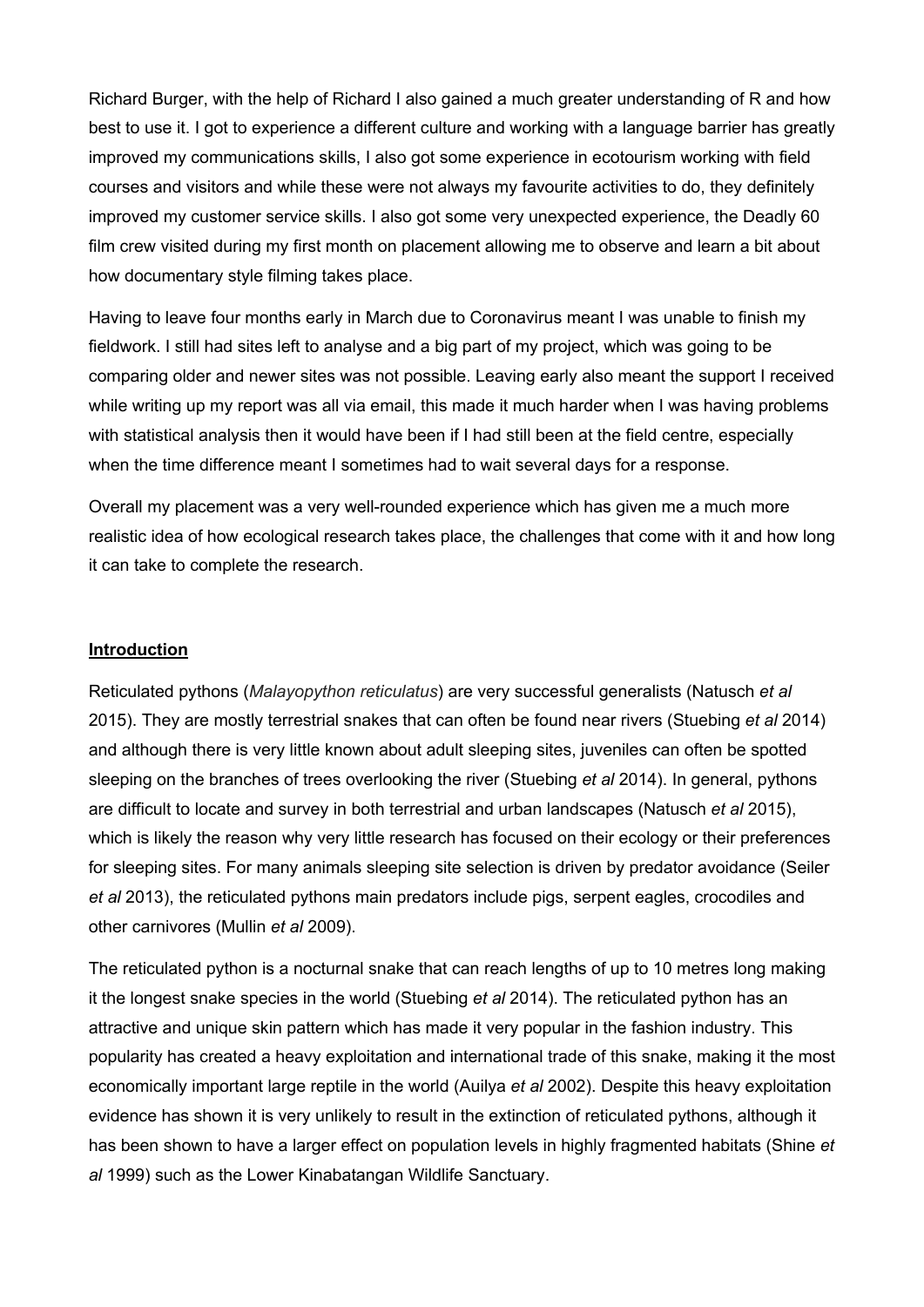The Reticulated python has been assessed by the International Union for Conservation (IUCN) and has been ranked as least concern. It is currently listed under CITES Appendix II, meaning it is not threatened with extinction, but its trade is controlled to avoid any future threats. However, continued fragmentation of its habitat could have greater effects on its survival rate in the future, which is why further research into this relatively unknown species should be carried out.

Although the reticulated python can be found throughout southeast Asia (Rajeshkuma *et al* 2015), a region where the highest rate of major tropical deforestation has been reported (Sodhi *et al*  2004), this study looked exclusively at reticulated pythons found within the Lower Kinabatangan Wildlife Sanctuary (LKWS) in Sabah, Malaysian Borneo. The reticulated python are a protected species in Sabah, Borneo so hunting and trade is closely monitored by the wildlife authorities (Sabah Wildlife Department 1997).

The LKWS is located in the Lower Kinabatangan Floodplain which is Sabah's largest floodplain (Boonratana 2000). Large scale land conversion from forest to monocultural oil palm plantations has resulted in a highly fragmented landscape. In Malaysia, Sabah accounts for 28.6% of its oil palm production making it Malaysia's largest oil palm state (Abram *et al* 2014). The remaining forest blocks are additionally often encroached by illegal logging and other land use (Gaveau *et al*  2014), which has brought wildlife closer to human-dominated landscapes and has created an increased threat to poaching. It is now more important than ever that we understand the adaptability of the species to these rapid landscape changes, so we are able to develop appropriate conservation management strategies.

In other snake species it has been found that habitat selection is active. A study into Burmese pythons (*Python molurus bivittatus)* habitat preferences showed that the habitat selection was not random, but this selection appeared to be driven by prey presence (Hart *et al* 2015). However, prey presence is unlikely to be as important in sleeping site selection as it is in habitat selection, if a selection is detected the python has likely selected for other currently unidentified environmental factors. A study that looked at habitat selection in black rat snakes *(Elaphe obsoleta obsolete*) found that they actively selected habitats and appeared to thrive in a fragmented landscape similarly to reticulated pythons, however this was driven by thermoregulation (Blouin-Demers 2001), which in a tropical climate is not necessarily as important for reticulated pythons. A study on the habitat use of Latastes vipers (*Vipera latastei*) found a seasonal preference where they preferred a closer proximity to water (Brito 2003) which could also be observed in reticulated pythons as our research was carried out along the Kinabatangan river.

The aim of our study was to characterise the sleeping sites of reticulated pythons (*Malayopython reticulatus*) in the LKWS and to distinguish if their selection of sleeping sites was random or active. We planned to accomplish this by analysing the sleeping sites of previously tracked reticulated pythons in the LKWS and comparing these with random sites in the same area. We measured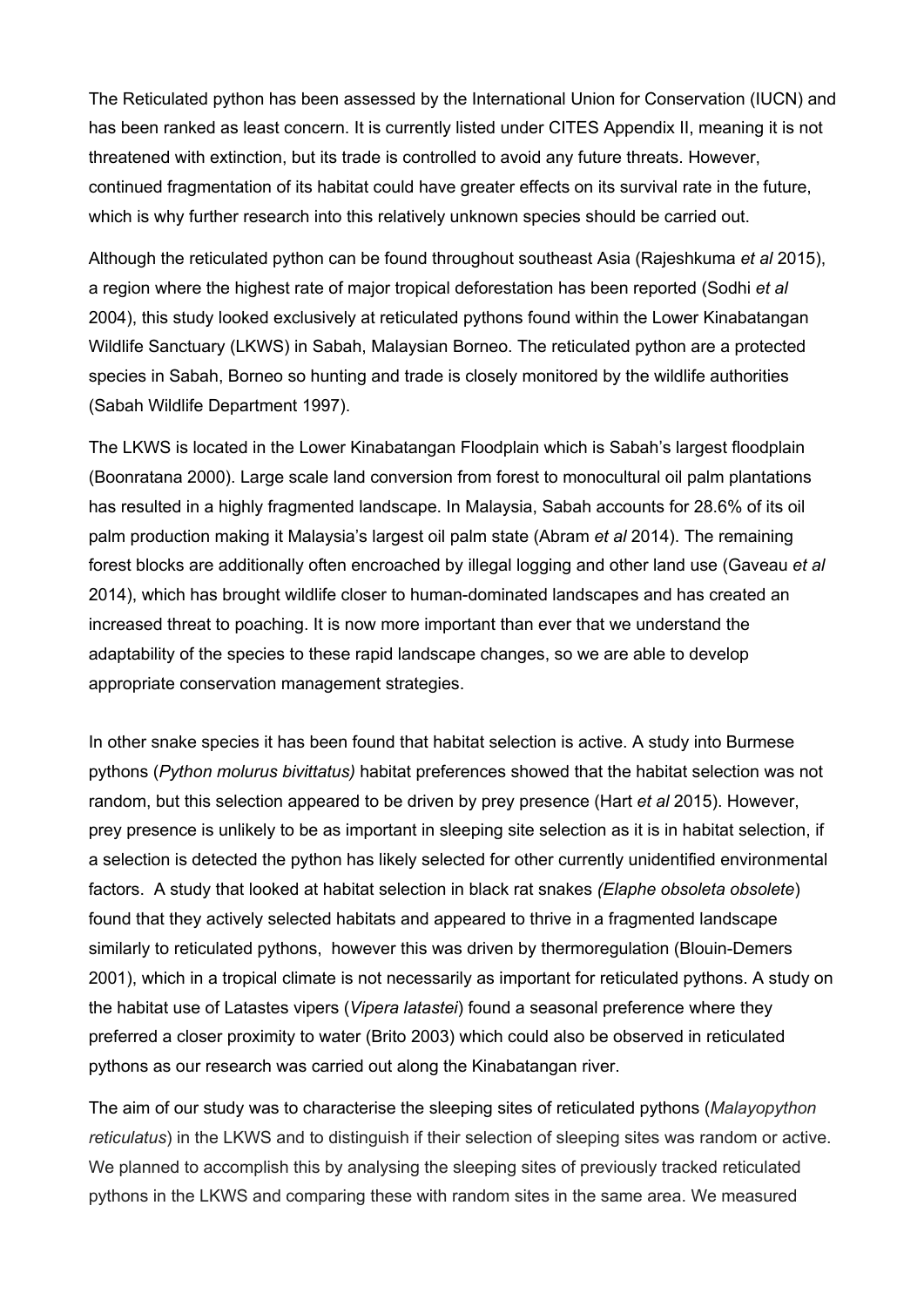various different environmental factors and compared the results from the python sleeping sites and the random sites to see if there were any significant differences between the two categories, and if so how these factors differed between random and sleeping sites. We hypothesise that Reticulated pythons are actively selecting sleeping sites and if this is the case these selection preferences could be very beneficial to future research into the reticulated pythons use of its habitat.

## **Method and materials**

#### **Description of the study site**

The sleeping sites were identified and GPS data made available by PhD candidate Richard Burger, who is currently researching the home range of reticulated pythons. Between the years of 2016-2019 five reticulated pythons (some translocated and some local) were tagged and tracked using a VHF receiver. Tracking took place during the morning between 7am – 11am while they were asleep, their



Figure.1 A map created using QGIS (version 3.6.0) of our study site within the LKWS showing the random and sleeping sites along the Kinabatangan river in the forested areas.

microhabitat was described, and their approximate location was recorded using a GPS. These sleeping sites were within the LKWS (5°10'-5°50'N, 117°40'118°30'E) in Sabah, Borneo. All of the sites were close to the Kinabatangan river and many were close to oxbow lakes. The areas we sampled where all within the proximity of oil palm plantations but all sleeping sites were either located in the forest or on the river bank. Forests within the LKWS include semi-inundated forest, swamp forest and mangroves (Hai *et al* 2001). Some sites where within 400 metre of the field centre and others where along walking paths so there would have been human activity (other than during the hours of tracking) at these sites. All the sites analysed where lowland and susceptible to flooding, fieldwork within the sleeping sites took place between January 2020 and March 2020, during the rainy season.

## **Site assessment**

An assessment of the area was performed at each sleeping site. At each site a 50m<sup>2</sup> quadrat was erected with the pythons GPS position in the centre, a compass was then used to set up the corners of the quadrat in the four cardinal directions. The centre and the corners of the quadrat were marked with flags. Within this quadrat the habitat parameters measured were; sapling count (with saplings being defined at between 0.5 – 3 m tall), vine presence, log count (logs required a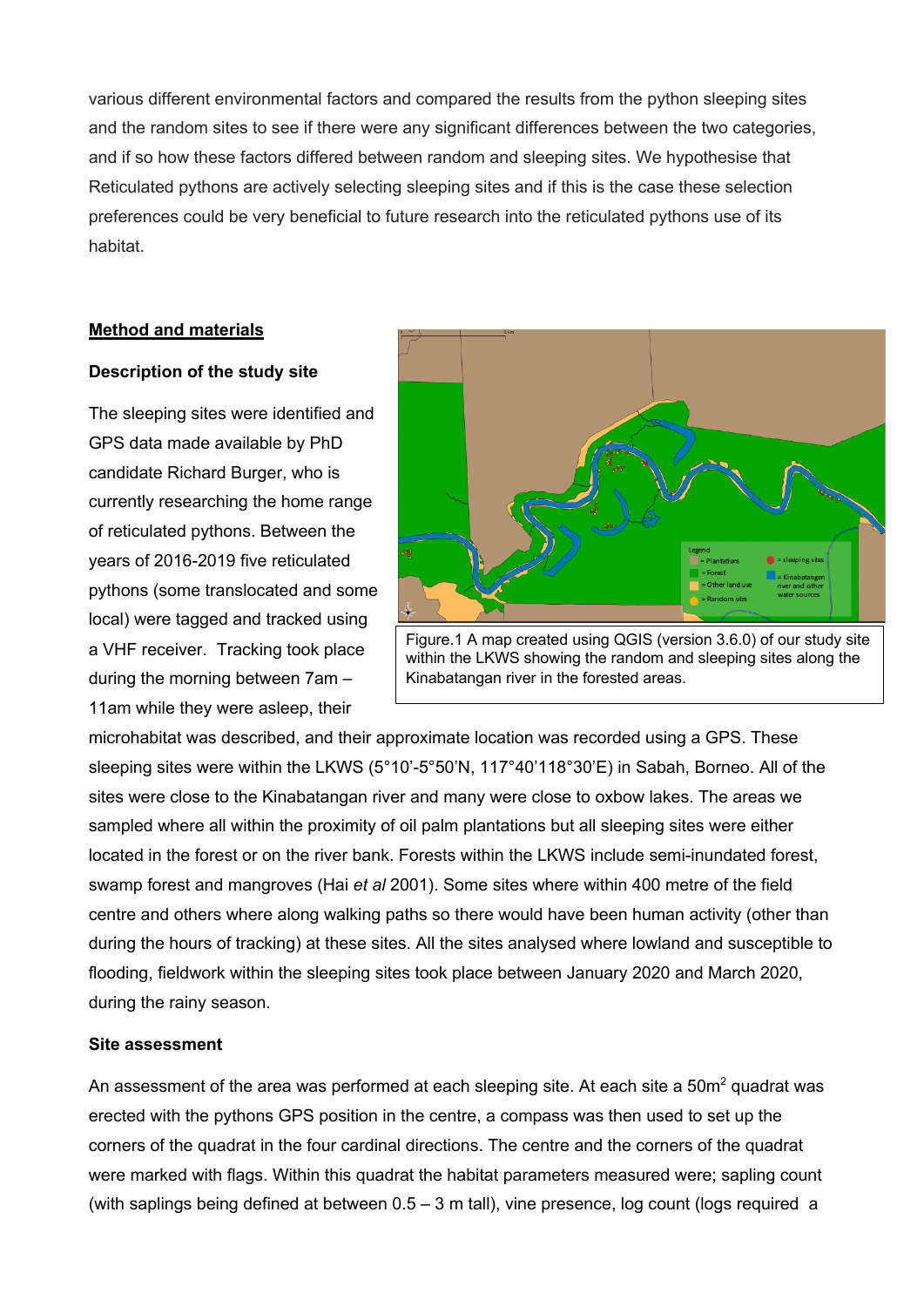diameter of 10 cm and a length of 4 m), tree count (trees required a DBH of 10 cm)(DBH = diameter at breast height). Sapling count was performed first to ensure accuracy in case saplings where stepped on during other measurements. Photos of canopy cover were taken just above head height from all four corners of the quadrat and at the centre of the quadrat. Vegetation density was recorded on all four corners of the quadrat.

Vegetation density was measured using a vegetation density stick with 50 black markings, a photo was taken from the opposite side of the quadrat for all four corners (10m away) with the stick being held at both chest and ankle height. A percentage for vegetation density was measured for each corner (by counting the number of black lines visible on the density stick) and an average vegetation density of the site was taken from all four corners. All photos were taken by the same individual to ensure they were taken from the same height. On top of tree count the reticulated pythons distance from the four closest trees (greater than 10cm DBH) was recorded, these trees did not have to be within the quadrat and the DBH and canopy height was recorded for all four trees. The canopy height was calculated using a clinometer to determine the angle and the equation:

$$
\text{canopy height} = \frac{((TAN\left(RADIANS\left(ANGLE^{\circ}\right)\right) \times DISTANCE\ FROM\ TREE\ (CM) + EYE\ HEIGHT(CM))}{100}
$$

For each sleeping site assessed we also repeated the same method for a random site where a reticulated python was not recorded sleeping. Random sites were selected using a random number generator between 1 to 8 to determine which direction we would travel in (N, NE, E, NS, S, SW, W, NW). If this was not possible due to the river, a new number would be generated. We would then travel 50 m away from the pythons sleeping site to take a new GPS point and set up a new 50  $m<sup>2</sup>$ quadrat around the 50 m mark. We treated the centre of the new quadrat as where the snake could have slept when measuring the distance from the Kinabatangan river and from the four closest trees.

#### **Data analysis**

Image J was used to calculate the percentage of canopy cover for each picture with an average of the five photos being recorded for each site and QGIS (version 3.6.0) was used to measure the distance from the sleeping and random sites to the Kinabatangan river. A binomial generalised linear model was created with site type (python or random) as the categorical dependent variable and the habitat parameters as the explanatory variables. The model was refined using stepwise deletion via the chi-squared method, which removed the non-significant variables using the function drop1. Mcfadden's pseudo-R2 (McFadden 1979) was used to test the models goodness of fit and the results were produced using the summary function. A prediction data frame was attempted using the packages effects (Fox *et al* 2019) and ggplot2 (Wickman 2016), this was done to model if a sleeping site could be located at different percentages of canopy cover, vegetation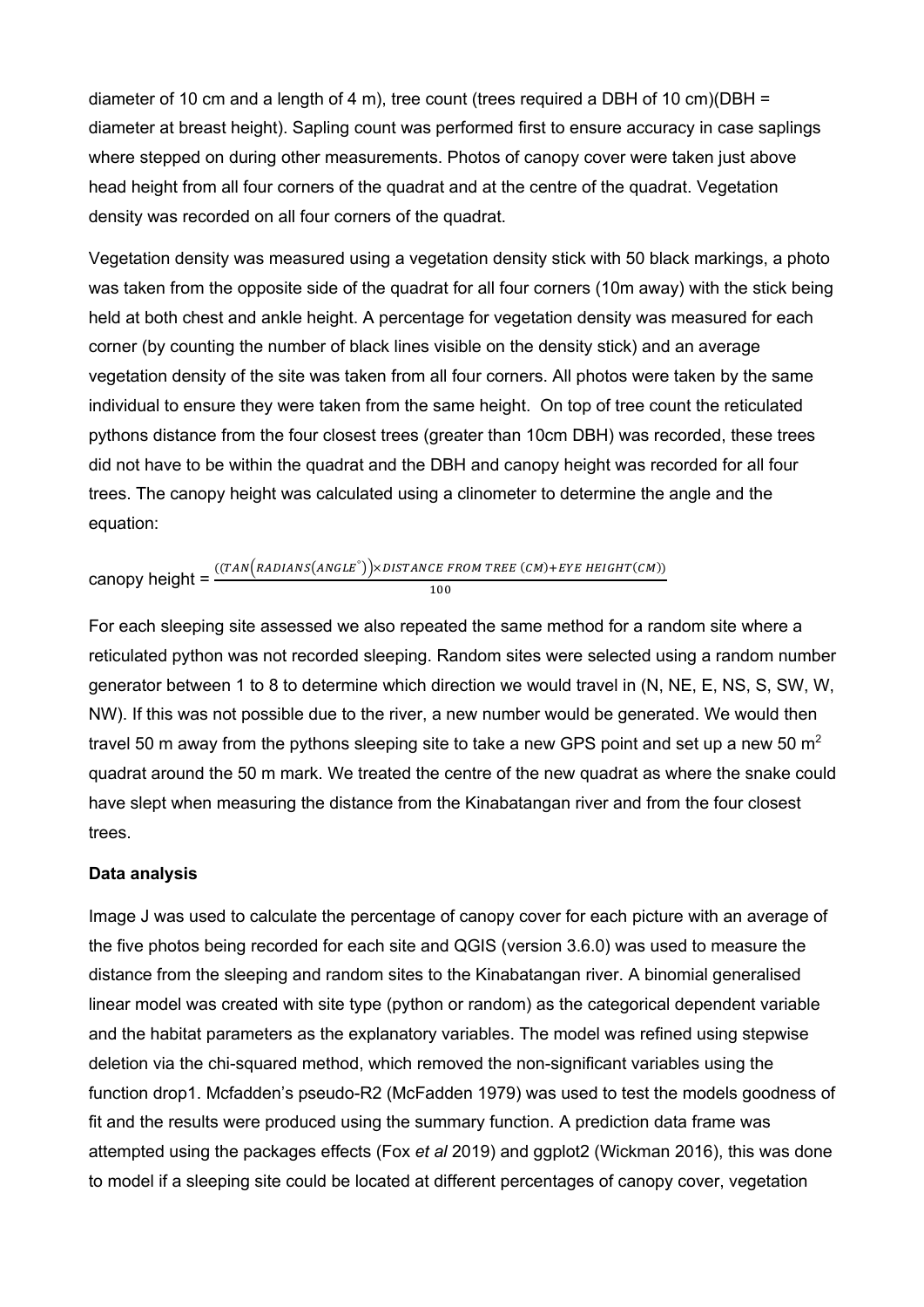density at chest height and at different log counts. A generalised linear mixed model was also attempted using the significant variables from the binomial GLM, to try and distinguish if any individual preferences made by a python were masking the overall trend as there was not an equal number of sites for each of the five pythons. All statistical analysis was carried out using the program RStudio (version 1.3.1073 2020).

## **Covid-19 interruption**

Of the 66 sites located between the years 2016 to 2019, there were 23 sites that had not yet been visited and assessed. There had also been six more reticulated pythons tagged between March – May 2020 for which sleeping sites were recorded. At these sites, further analysis of the logs present was going to take place including taking measurements of the logs, DBH, length, entrance width and its height off of the ground.

A comparison between the more recent sites and the older sites would have also taken place. We would have aimed to create a model to see whether there were significant differences between the older and newer sites. This would have helped to determine how reliable the older sites are in characterising reticulated python sleeping sites, or if change in those areas had been too great. Unfortunately, all of this was not possible due to the Covid-19 pandemic and our return to the United Kingdom mid-March 2020.

## **Results**

Of the 44 sites visited, seven sites were deemed too changed to analyse. A total of 36 python sleeping sites and 36 random sites were analysed covering the home ranges of five reticulated pythons.

#### **GLM**

A binomial GLM (link = "logit") found that there was a significant difference between random and sleeping sites. Stepwise deletion (drop1) found that vine presence, vegetation density at ankle height, distance to the Kinabatangan river, tree number, canopy height, distance to trees and sapling count had no significant association with site selection as there was minimal variation between the two categories. The summary of the binomial GLM before stepwise deletion had a null deviance of 97.04 and a lower residual deviance of 63, showing that there was a relationship between the explanatory variables and the dependent variables; it also had an AIC of 87. The summary after stepwise deletion also had a lower residual deviance with a null of 97.041 and a residual deviance of 73.742. It also had a lower AIC of 81.742 showing the removal of insignificant variables has improved the model. Our Mcfadden's pseudo-R2 was 0.246, a result over 0.2 tells us that the model fit well.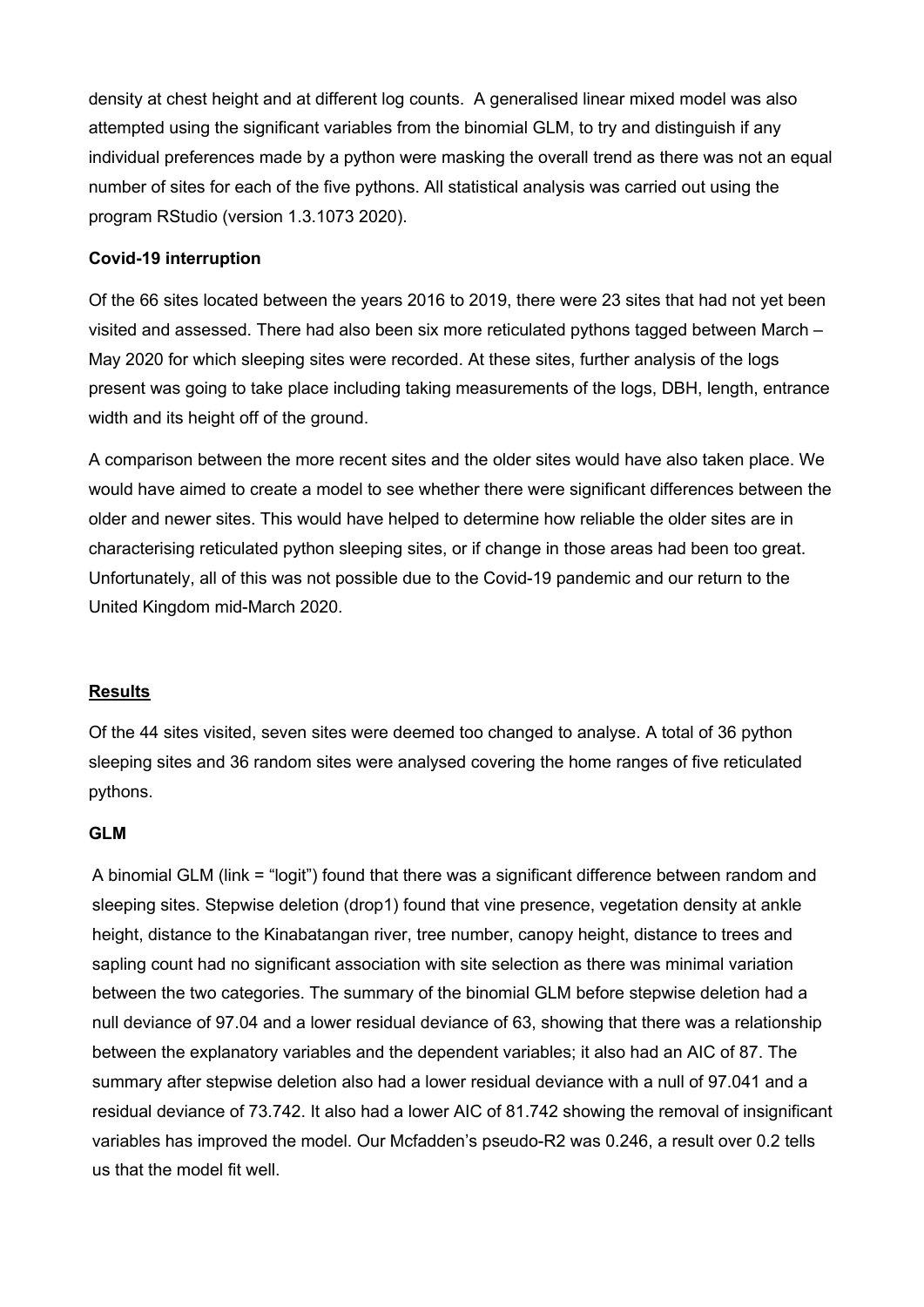The model showed that sites with higher levels of vegetation density at chest height had a higher probability of it being a sleeping site with a P value of 0.01015. Sites with a higher log count had a higher probability of being a sleeping site with a P value of 0.03350. However, sites with higher levels of canopy cover had a higher probability of being random sites with a P value of 0.02138. All of these results show a significance of <0.05 meaning there is a low risk that these interactions occurred by chance.

Canopy cover







Figure. 4 A graph crated using R studio showing the average log count for the sleeping (labelled python) and random sites. The graph shows that on average the sleeping sites had one log present and the random sites had zero. Both categories have outliers with the sleeping sites having the highest outlier of 12 logs and the random sites only three. The random sites only have an upper quartile range.





Figure. 3 A graph created using R Studio showing the average vegetation density at chest height. It shows that the sleeping sites (labelled python) on average had a higher percentage of vegetation density at 90% and the random sites on average had a vegetation density at chest height of 65%, neither categories have outliers and the random sites have a larger interquartile range.

Figure 2 shows that the mean canopy cover for sleeping sites was 80% whereas the mean canopy cover for random sites was 90%, The sleeping sites show a much larger interquartile range than the random sites which have a much smaller interquartile range that overlaps with the sleeping sites upper quartile, they both have low outliers. The sleeping sites show a much larger range than the random sites. As shown in figure 3 the vegetation density at chest height at sleeping sites was 90% with a much lower 70% in random sites, suggesting they prefer much denser areas, the interquartile range for the sleeping sites is smaller than the random sites and there are no outliers, this data strongly supports a selection for highly dense areas takes place. Although the binomial GLM shows that there was a significant association between sleeping sites and log number.

Figure 4 shows that the mean number of logs at a sleeping sites is only 1 with a relatively small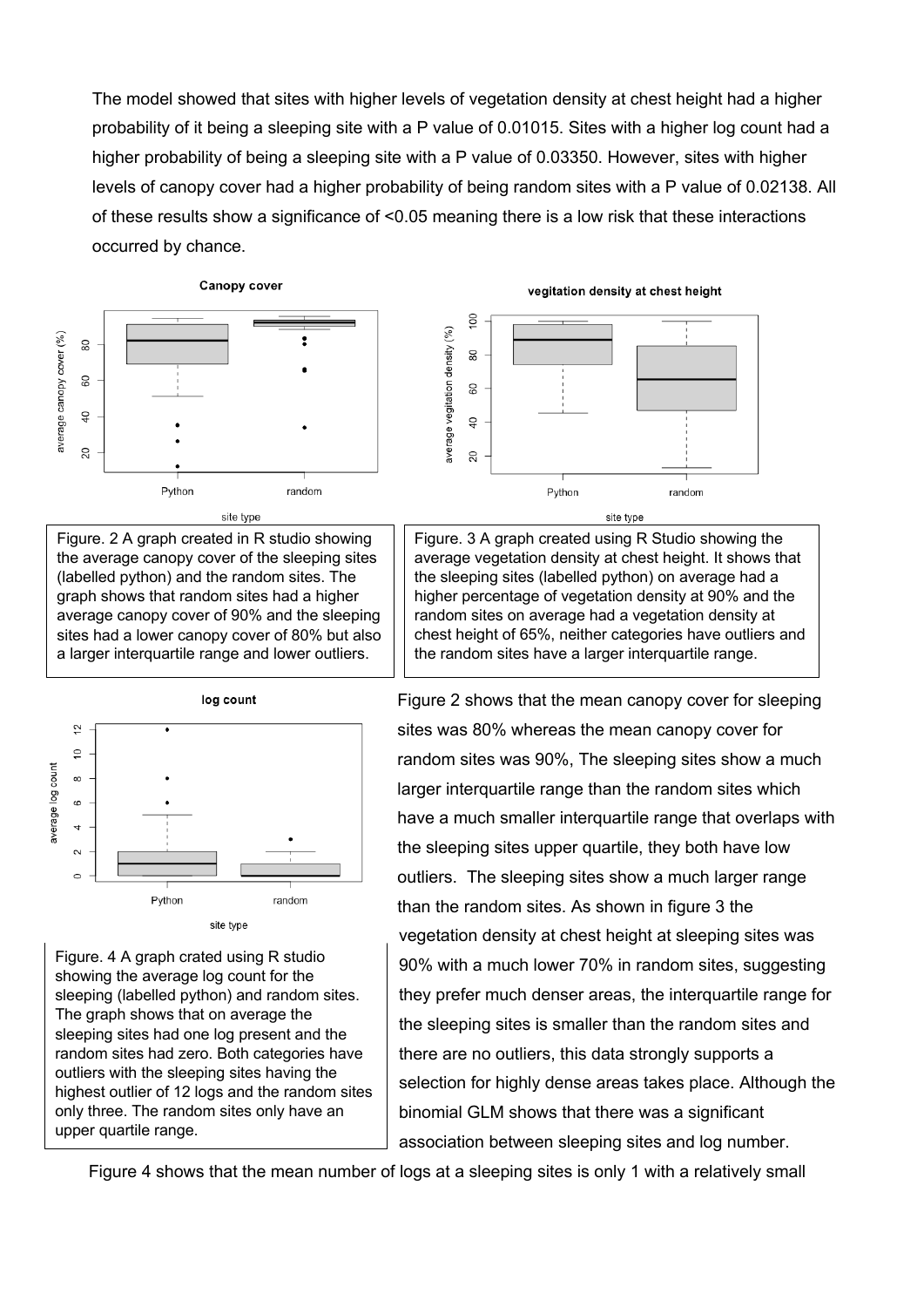interquartile range, the mean number of logs at a random site is zero with a small upper quartile range.

## **Generalised linear mixed model and prediction data frame**

The results of the generalised linear mixed model showed the addition of a random variable (the individual pythons name) gave no explanation of the variation between site type, we were unable to run the model with all of the explanatory variables as there were not enough rows of data. This meant we were unable to distinguish if individual preference had masked any previously insignificant variables. We were also unable to produce a successful prediction data frame due to our low number of sampled sites, any predictions made from our data would have been unreliable.

## **Discussion**

The findings of our study suggested that sites within the LKWS with higher levels of vegetation density at chest height and a higher log count, but a lower level of canopy cover had a higher probability of being a sleeping site. In our research we aimed to distinguish if reticulated pythons were actively selecting their sleeping sites or if this selection was random, we also aimed to characterise sleeping sites if a preference was detected. Despite the small sample size and some research limitations (see below), it appeared that pythons do actively select their sleeping sites as opposed to a random selection taking place. We identified that pythons appeared to select for environmental factors that predominantly provided coverage but also preferred a lower level of canopy cover than what is typically found within the forest.

While we were measuring log count, sleeping sites on average would only have one log present so the python could have been selecting for log presence rather than log abundance, this would make sense if the python is using the log for cover as if this is the case the presence of multiple logs would not be necessary. The high level of vegetation density detected also supports the theory that they are selecting for cover as it would be hard to spot the python amongst high levels of vegetation density. Reticulated pythons are nocturnal and would therefore are asleep during a time when the rest of the forest would be active. It is therefore likely that the pythons are selecting for camouflage and cover as a form of protection while they are sleeping, which is supported by the fact that they are very difficult to spot in the wild during the daytime (Natusch *et al* 2015). This would also protect them from predation when they are the most vulnerable. A similar study into the sleeping sites of the blue-lipped lizard (*Tiliqua scinidae)* in tropical Australia found a preference for canopy coverage (Price-Rees *et al.* 2013). While canopy cover was lower in sleeping sites than it was in random sites, this does not necessarily mean that reticulated pythons where not actively selecting for cover. At the sites with the lowest canopy cover there was still a high percentage of vegetation present at chest height. While canopy cover (which was measured from a humans perspective just above head height) was low, the reticulated python would still have been provided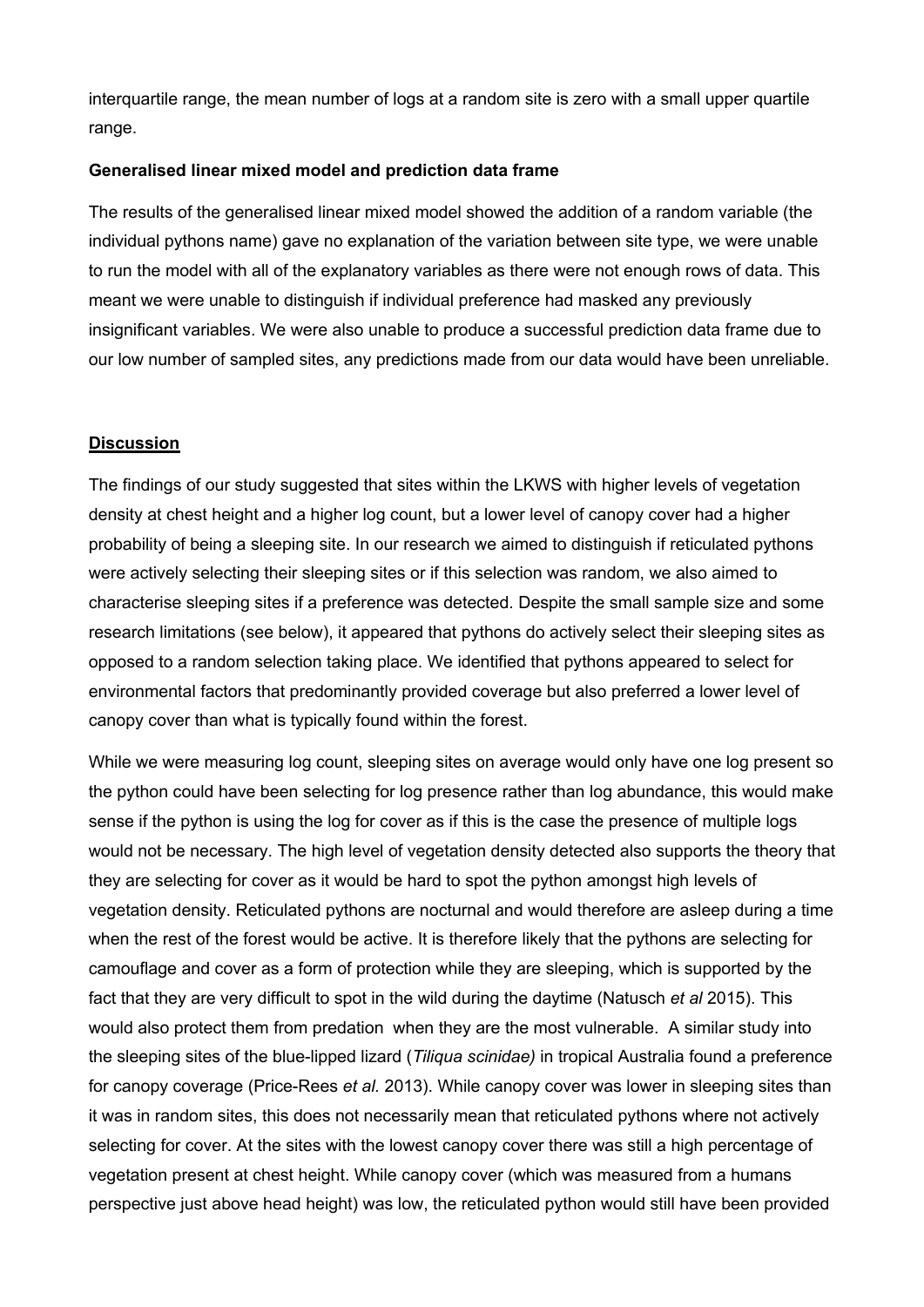cover by the vegetation density. This confirms our hypothesis that reticulated pythons are actively selecting sleeping sites, with environmental factors providing coverage as the selection criteria. However there appear to be very few specific requirements in this selection which could prove to be very beneficial for reticulated pythons if further fragmentation occurs in the LKWS.

Out of all of the parameters deemed insignificant vegetation density at ankle height was the most surprising, as vegetation at chest height appears to be a very important selection criteria. This could be explained by our research location. Our study took place in secondary forest where the majority of the forest floor was covered in vegetation due to there being less canopy cover in comparison to primary forest (Benitez-Malvido *et al* 2015). This meant there was little difference between the vegetation density at ankle height in sleeping sites and random sites, however this may not be the case in primary forest so further sleeping site analysis in other habitats could help to clarify if the findings of this study are limited to secondary forest.

## **Critical analysis of experimental design**

Despite our small sample size, the finding that reticulated pythons are actively selecting their sleeping sites for cover appears to be a genuine result. However on top of our small sample size our research is also limited by the following assumptions.

- 1) This paper assumed that no untagged pythons had used the random sites as sleeping sites.
- 2) It also assumed that reticulated pythons use one sleeping site per day and do not relocate later on in the day. This assumption is bound to the limitations of VHF tracking as only one data point per animal per day is collected (Kays *et al.* 2011).
- 3) Tagging pythons with a VHF device is challenging and expensive. Therefore, only few animals were tagged and tracked. GPS tagging of pythons had been proved near impossible due to the battery requirement and the evident challenges of locating a python large enough to tag.
- 4) Age of the sleeping site. Sampling took place between one to four years after the pythons sleeping sites had been identified, this meant that some sites closer to the river had to be excluded due to erosion of the Kinabatangan river bank. Time in between tracking and sampling limits the validity of the study as over the years these sleeping sites could have changed drastically. What we recorded as a log could have been a tree at the time the python was using the site, the vegetation would have grown in that time and as the sites were close to the river they could have been flooded multiple times therefore changing the area before we analysed it.
- 5) GPS error: While the distance from sleeping sites to the Kinabatangan river did not end up being a significant variable, these results were not as accurate as they would have been closer to the date of tracking. These measurements also would have included error from the GPS points (around 5 metres) which would have also affected our accuracy in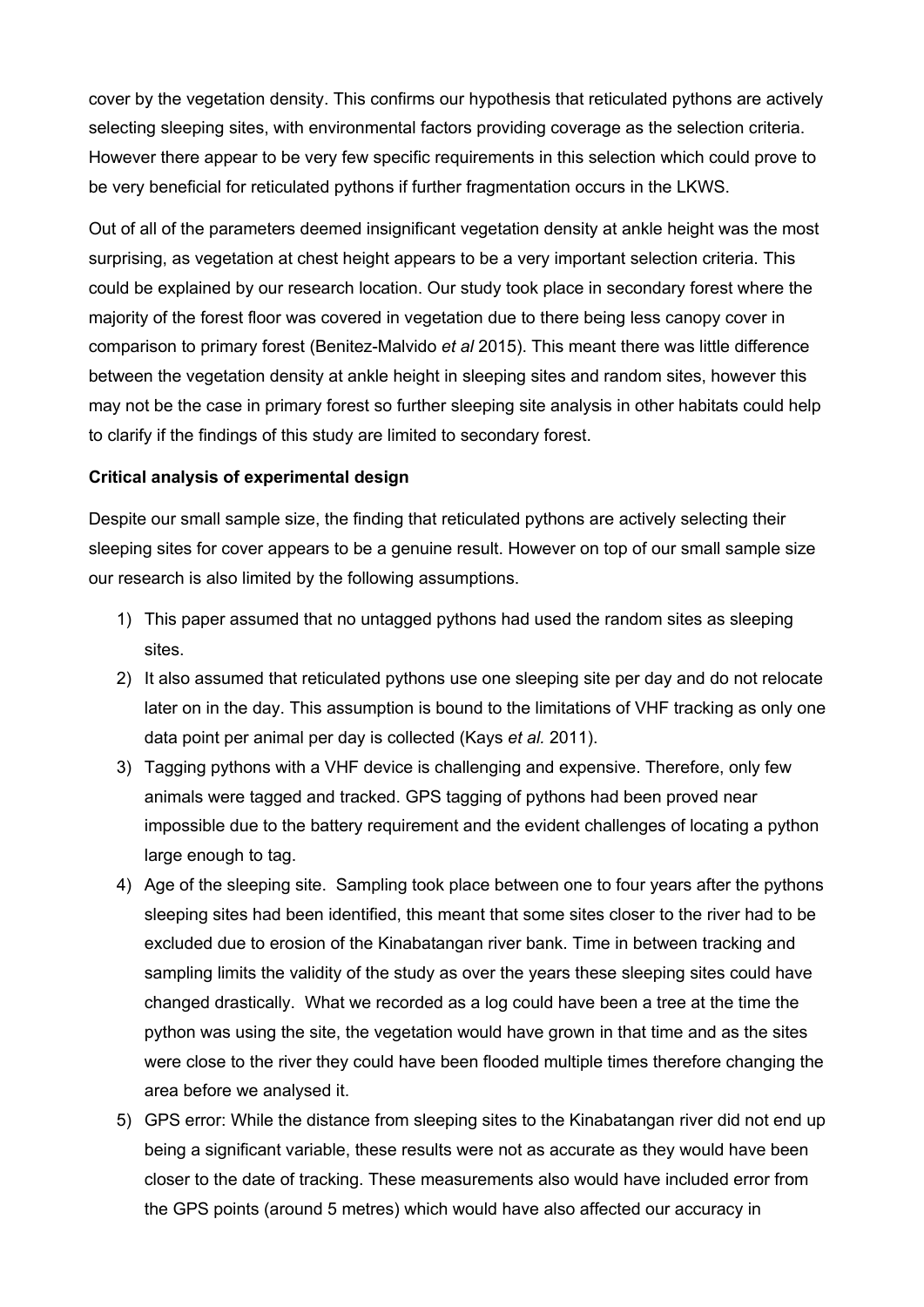relocating the python sleeping sites. This study would need to be compared with a study of more recent sleeping sites to see if similar results are observed, which would also give us a good idea of an expiration date for sleeping sites being analysed.

6) Data recording: vegetation density was recorded at chest height and ankle height. However, the field assistant holding the density stick would change from one sampling day to another, leading to variation in the height the stick was being held at for reference. In the future, it would be better if the exact same person was holding the density stick across all of the survey sites or a designated height was decided for the stick to be held at. The insignificance of vegetation density at ankle height could also be due to a methodological flaw, 10 metres may have been too far away to have measured the vegetation density at ankle height. This could have been why there was no significant variation between sleeping sites and random sites as most readings of ankle vegetation density came to 100%. So further studies could consider either recording vegetation density at ankle height at a closer distance or using a different method to measure the vegetation density other than a density stick.

## **Application to future research**

The reticulated pythons appeared to have environmental preferences for their sleeping sites but have shown to be adaptable to these site requirements. This adaptability means that their continued survival in a fragmented landscape is much more likely compared to other Bornean specialist snakes such as the broad headed snake (*Hoplocephalus bungaroides*)(Chandler *et al* 1990). We therefore assumed that continued habitat degradation will likely continue to not have a detrimental effect on the Reticulated pythons population at least not in terms of its sleeping sites. Future threats to the species will not come from them not being able to adapt to their habitat which further supports their claim as a generalists species, however further analysis into how their prey are affected by the habitat loss should be taken into consideration before truly declaring them as safe (Heard *et al* 2013). Having less sleeping site requirements could also mean they are much easier to translocate compared to other reptile species with greater sleeping site requirements such as the Telfairs skink (*Leiolopisma telfairii*) (Pernetta *et al* 2005), which could be useful in removing them from urban areas in cases of human/python conflict or other dangerous areas.

## **Conclusion and future research ideas**

While we were unable to create a reliable prediction model with the limited data we had collected this could be reattempted with a larger data set. Prediction models can be great for predicting species presence (Hirzel *et al.* 2006) which would be useful in future research on the elusive species, either in attempting to tag the species or to determine its population size. However, it should be considered if further research continues to show that reticulated pythons have few sleeping site requirements, a reliable prediction model might not be possible as there might not be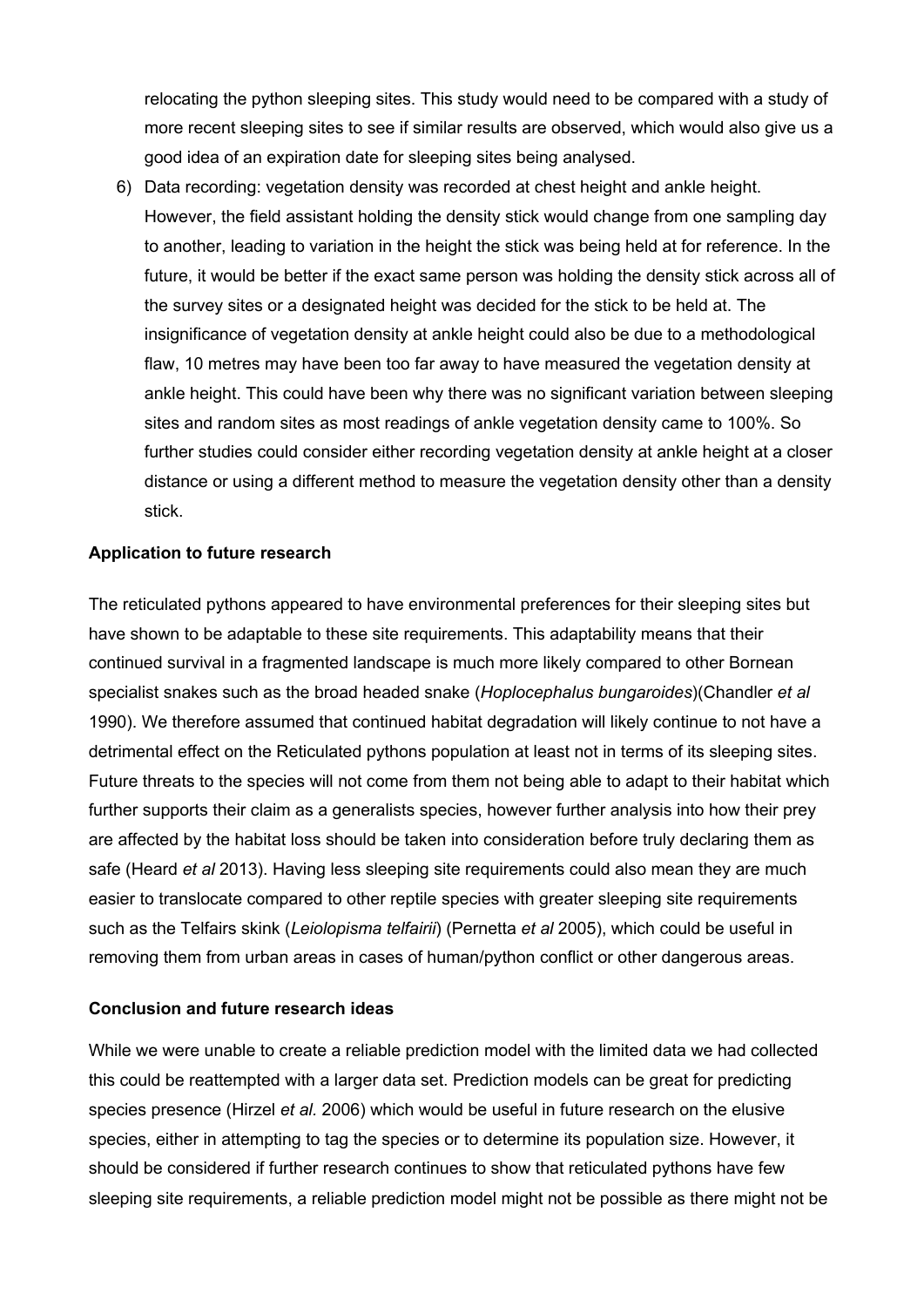enough variables to accurately narrow down a python sleeping site. Sites with high vegetation levels, lower canopy cover and logs can be found all over the tropical rainforest and may then not always mean that a python can be found sleeping there.

The results seem to suggest that Reticulated pythons prefer a site with a log for cover. Future work could be looking at the length, width and diameter of the log, presence of hollows, measurements of the hollow and possibly tree species preference as previous species have lost crucial habitat with the loss of dipterocarps due to both legal and illegal logging (Maycock 2012). Our research also strongly suggested that high levels of chest height vegetation density are important in sleeping site selection. Therefore, further analysis into the species of these plants could help to highlight if the pythons are selecting for the vegetation or if they are simply selecting for any type of cover. The results of our binomial GLM lacked confidence however a larger sample size would help to clarify the selection that took place. A larger sample size would also allow for a comparison between sleeping site selection in males and females and if body size has any effect on selection, as it has previously been found to effect habitat selection in Boid snakes (*Epicrates monensis)*  (Chandler *et al.* 1990). There were also cases of individual pythons spending multiple days at sleeping sites with one individual spending two week at one sleeping site, further models could look into what makes these sites particularly preferable.

Further studies could also include a comparison with sleeping sites in primary forest, secondary forest, plantations and urban areas to see if the pythons are selecting for the same parameters or if they have adapted to their habitats differently. This could also help to clarify if they are definitely selecting for these parameters or just for cover in general. Reticulated pythons appear to thrive in the fragmented landscape of the Lower Kinabatangan Floodplain where other species, such as the flat headed cat (*Prionailurus* planiceps)(Evans *et al* 2016), are struggling to survive. To fully understand why this is the case further research into their sleeping site preferences should be paired with their home ranges and population size in the LKWS. While our first preliminary study into the sleeping site selection of the reticulated python confirms that pythons are actively selecting sleeping sites, and highlights what they could be selecting for, there is still a long way to go before we fully understand the reticulated pythons ecology and its conservation application.

### **Acknowledgements**

We would like to thank everyone at Danau Girang field centre for their assistance in the field and for allowing us to access their data. Thank you to Richard Burger for allowing us to use data from your research, your assistance in the writing of this paper, helping me to plan my field work and assistance in statistical analysis. We would also like to thank Dr Miriam Kunde for your support during my placement and assistance in writing this paper. This project would not have been possible without the help of the research assistants, volunteers and fellow PTYs who assisted me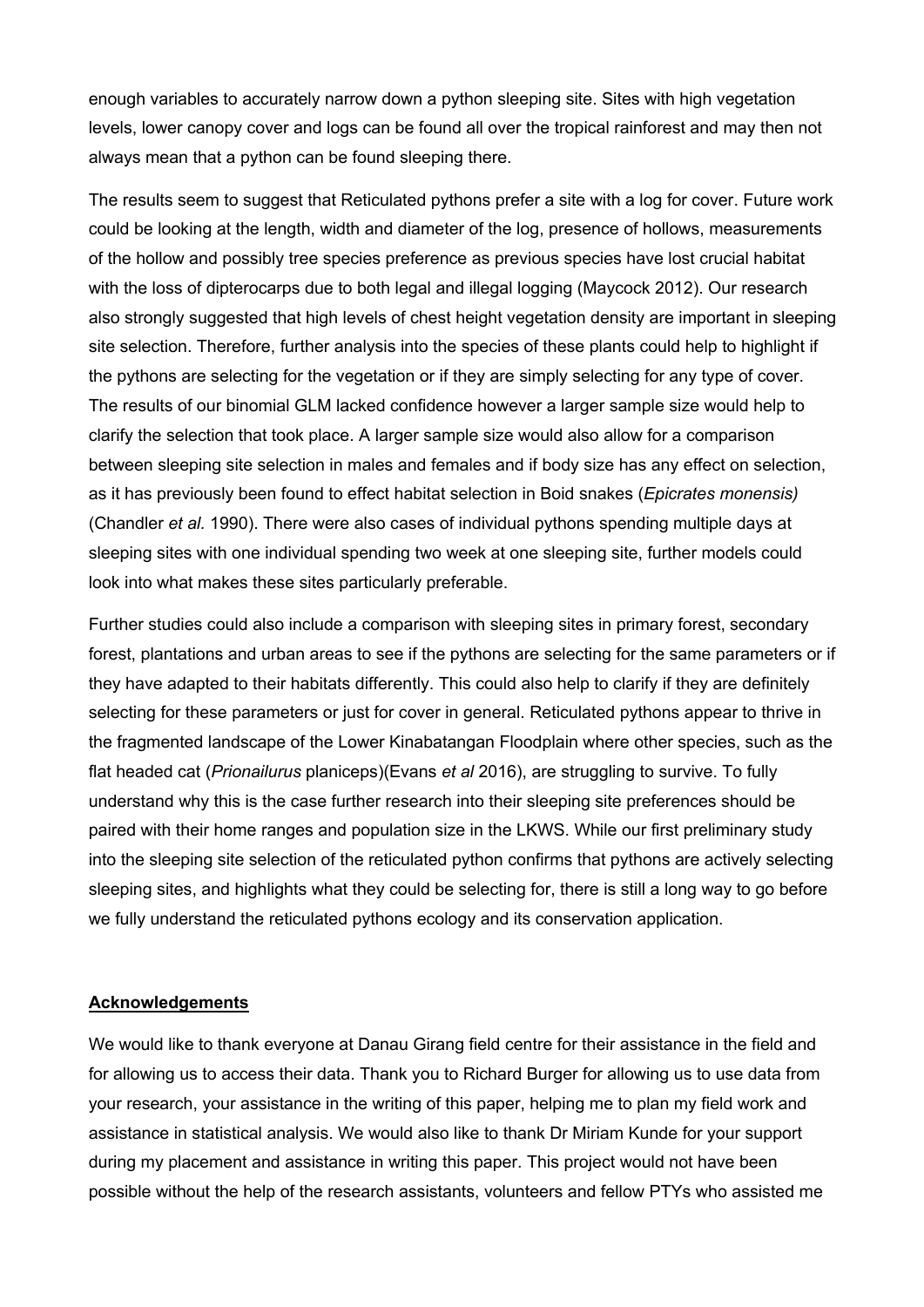in the field. Finally we would like to thank Prof Benoit Goossens for allowing me to work and carry out research at Danau Girang field centre.

# **References**

Abram, K, N., Xofis, P., Tzanopoulos, J., MacMillan, C, D., Ancrenaz, M., Chung, R., Peter, L., Ong, R., Lackman, I., Goossens, B., Ambu, L., Knight, T, A. (2014). Synergies for Improving Oil Palm Production and Forest Conservation in Floodplain Landscapes. *PLoS ONE* **9**(6):e95388. Doi:10.1371/journal.pone.0095388.

Auliya, M., Mausfeld, P., Schmitz, A., Bohme, W. (2002). Review of the reticulated python (*Python reticulatus* Schneider, 1801) with the description of new subspecies from Indonesia. *The Science of Nature* **89**(5):201-213.

Benitez-Malvido, J., Martinez-Ramos, M. (2003). Impact of Forest Fragmentation on Understory Plant Species Richness in Amazonia. *Conservation Biology* **17**(2):389-400.

Blouin-Demers, G., Weatherhead, J, P. (2001). Habitat use by black rat snakes (*Elaphe obsolete obsolete)* in fragmented forests. *Ecological Society of America* **82**(10):2882-2896.

Boonratana, R. (2000). A study of the Vegetation of the Forests in the Lower Kinabatangan Region, Sabah, Malaysia. *Malayan nature Journal* **54**:271-288.

Brito, C, J. (2003). Seasonal Variation in Movements, Home Range, and Habitat Use by Male *Vipera latastei* in Northern Portugal. *Journal of Herpetology* **37**(1):155-160.

Chandler, R, C., Tolson, J, P. (1990). Habitat Use by a Boid Snake, *Epicrates monensis*, and its Anoline Prey, *Anolis cristatellus*. *Journal of Herpetology* **24**(2):151-157.

Evans, N, M., Vickers, H, S., Abu-Bakar, S, M., Goossens, B. (2016). Small Carnivores of the Lower Kinabatangan Wildlife Sanctuary, Sabah, Borneo, including a new locality for the Otter Civet *Cynogale bennettii. Small Carnivore Specialist Group* **54**:26-38.

Fox, J., Weisberg, S. (2019). An R Companion to Applied Regression, 3rd Edition. Thousand Oaks, CA

Gaveau, A, D., Sloan, S., Molidena, E., Yaen, H., Sheil, D., Abram, K, N., Ancrenaz, M., Nasi, R., Quinones, M., Wielaard, N., Meijaard, E. (2014). Four Decades of Forest Persistence, Clearance and logging on Borneo. *PLoS ONE* **9**(7):e101654. Doi:10.1371/journal.pone.01011654.

Hai, T.C., Ng, A., Prudente, C., Pang, C. and Tek Choon Yess, J. (2001). Balancing the need for sustainable oil palm development and conservation: the Lower Kinabatangan Floodplains experience. *Strategic Directions for the Sustainability of the Oil Palm Industry*.

Hart, M, K., Cherkiss, S, M., Smith, J, B., Mazzotti, J, F., Fujisaki, I., Snow, W, R., Dorcas, E, M. (2015). Home rang, habitat use , and movement patterns of non-native Burmese pythons in Everglades National Park, Florida, USA. *Animal Biotelemetry* **3**(8). Doi:10.1186/s40317-015-0022- 2.

Heard, W, G., Black, D., Robertson, P. (2004). Habitat use by the inland carpet python: seasonal relationships with habitat structure and prey distribution in a rural landscape. *Austral Ecology*  **29**(4):446-460.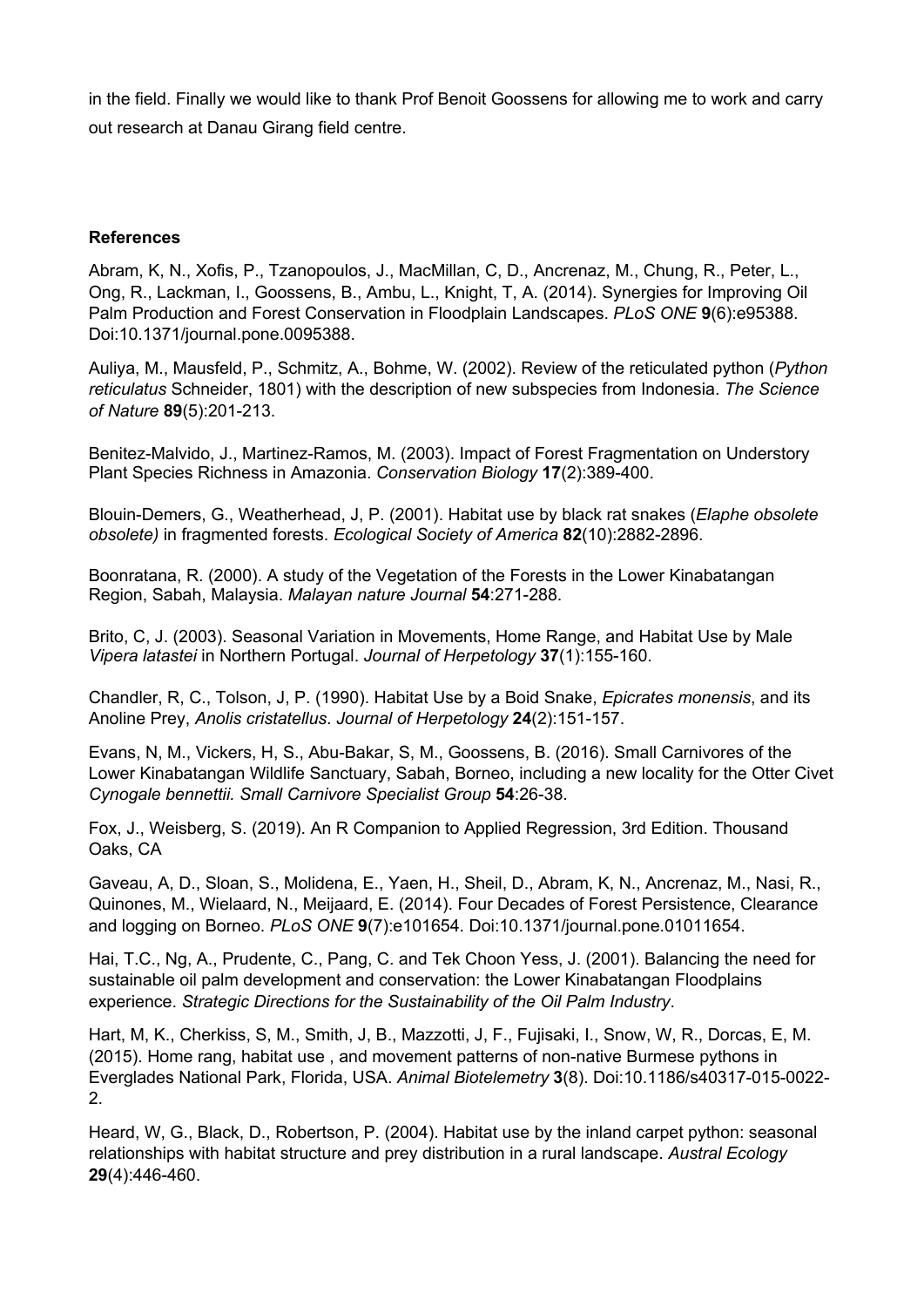Hirzel, H, A., Lay, L, G., Helfer, V., Randin, C., Guisan, A. Evaluating the ability of habitat sustainability models to predict species presences. *Ecological Modelling* **199**:142-152.

Kays, R., Tilak, S., Crofoot, M., Fountain, T., Obano, D., Ortega, L, A., Kummeth, F., Mandel, J., Swenson, W, G., Lambert, T., Hirsch, B., Wikelski M. (2011). Tracking Animal Location and Activity with an Automated Radio Telemetry System in a Tropical Rainforest. *The Computer Journal*  **54**(12):1931-1948.

Maycock. R, C., Kettle, J, C., Khoo, E., Pereira, T, J. (2012). A Revised Conservation Assessment of Dipterocarps in Sabah. *Biotropica* **44**(5):649-657.

McFadden, D. (1979). Quantitative methods for analysing travel behavior of individuals: Some recent developments. In D. A. Hensher & P. R. Stopher (Eds.), *Behavioural travel modelling*. London: Croom Helm.

Mullin, S., Seigel, R. (2009). *Snakes: Ecology & Adaptation.* Ithaca, NY: Cornell University Press.

Nautsch, , J, D., Lyons, A, J., Mumpuni., Riyanto, A., Shine, R. (2016). Jungle Giants: Assessing Sustainable Harvesting in a Difficult-to-Survey Species (*Python reticulatus).* PLoS ONE **11**(7):e0158397. Doi: 10.1371/journal.pone.0158397.

Pernetta, A., Bell, J, D., Jones, G, C., (2005). Macro- and microhabitat use of Telfair skink (*Leiolopisma telfairii*) on Round Island, Mauritius: Implications for their translocation. *Acta Oecologica* **28**(3):313-323.

Price-Rees, S, J., Brown, G, P., Shine, R. Habitat selection by bluetongue lizards (*Tiliqua scincidae*) in tropical Australia: a study using GPS telemetry. *Animal Biotelemetry* **1(**7). Doi: https://doi.org/10.1186/2050-3385-1-7.

Rajeshkumar, S., Raghunathan, C., Chandra, K. (2015). Reticulated python *Malopython reticulatus*  (Schneider 1801): rescue, recovery and recent sightings from great nicobar island – a conservation approach. *Ecoprint* **22**:50-55.

Sabah Wildlife Department 1997. Wildlife Conservation Enactment (No. 6 of 1997). Sabah Wildlife Department, Kota Kinabalu, Malaysia.

Seiler, M., Holderied, M., Schwitzer, C. (2013). Effects of Habitat Degradation on Sleeping Site Choice and Use in Sahamalaza Sportive Lemurs (*Lepilemur sahamalazenis*). *International Journal of Primatology* **34**(2):260-280.

Shine, R., Ambariyanto, Harlow, S, P., Mumpuni. (1999). Reticulated pythons in Sumatra: biology, harvesting and sustainability. *Biological Conservation* **87**:349-357.

Sodhi, N, S., Koh, P, L., Brook, W, B., Ng, P, K. (2004). Southeast Asian biodiversity: an impending disaster. *TRENDS in Ecology and Evolution* **19**(12):654-660.

Stuebing, R., Inger, R., Lardner, B. (2014). *A field guide to the snakes of Borneo.* 2<sup>nd</sup> ed. Natural History Publications.

H. Wickham. (2016). ggplot2: Elegant Graphics for Data Analysis. Springer-Verlag New York.

## **Supporting information**

Figure.5 A table showing the raw data collected with all the variables measured for all 72 sites analysed.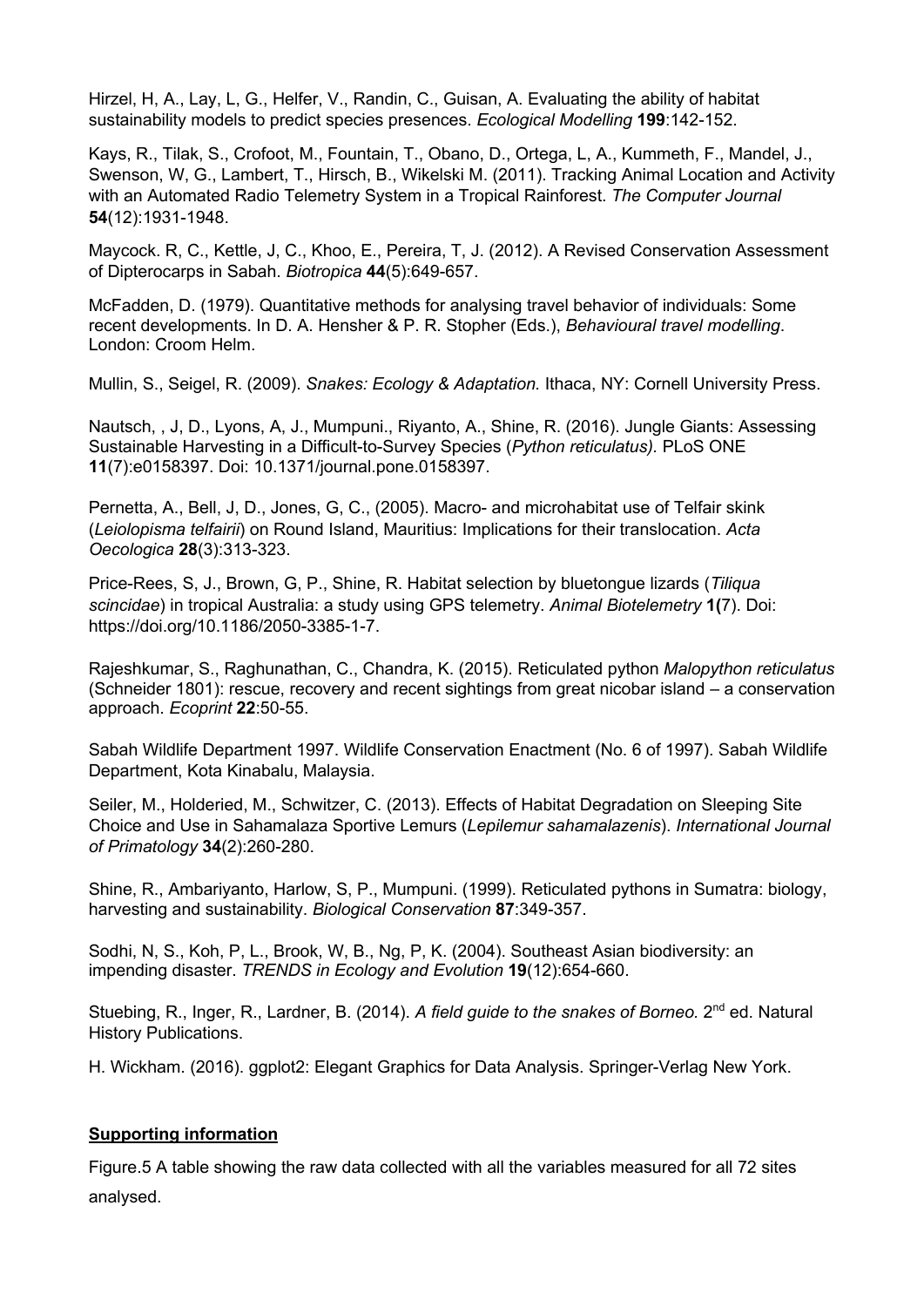| Site type     | name<br>Python | cover (%)<br>Canopy | vegetation<br>density (%)<br>height<br><b>Ankle</b> | density (%)<br>vegetation<br><b>Chest</b><br>height | tree<br>number           | <b>Sapling</b><br>number | Log count     | presence<br>Nine | from trees<br><b>Distance</b> | river (m)<br>Distance to | height (m)<br><b>Canopy</b> |
|---------------|----------------|---------------------|-----------------------------------------------------|-----------------------------------------------------|--------------------------|--------------------------|---------------|------------------|-------------------------------|--------------------------|-----------------------------|
| <b>Python</b> | <b>Bujiní</b>  | 17088               | 95                                                  | 80.5                                                | ၜ                        | $\vec{\circ}$            | $\circ$       | present          | 268.25                        | 30.83                    | 27.1897<br>1897             |
| random        | guilul         | 42724               | 36.5                                                | 40.5                                                | ω                        | 28                       | $\circ$       | present          | 317.5                         | 1.14                     | 25.0683<br>884              |
| <b>Python</b> | Cahaya         | 89.945              | 98                                                  | 74.5                                                | $\sim$                   | 37                       | ∸             | present          | 421.5                         | 9.24                     | 26.3080<br>0023             |
| random        | Cahaya         | 65.59               | $\vec{p}$                                           | $\vec{p}$                                           | $\overline{\phantom{a}}$ | 41                       | $\sim$        | present          | 436.5                         | 19.74                    | 32.0832                     |
| <b>Python</b> | Cahaya         | 81.868              | $\overrightarrow{0}$                                | 77.5                                                | $\omega$                 | $88\,$                   | $\rightarrow$ | present          | 258.25                        | 198.25                   | 41.4506<br>3577             |
| random        | Cahaya         | 107.98              | <b>95.5</b>                                         | 99.5                                                | 4                        | $\vec{a}$                | ∸             | present          | 283.25                        | 170.13                   | 6786<br>8998                |
| Python        | Cahaya         | 93.104              | $\approx$                                           | 585                                                 | $\omega$                 | $\overline{5}$           | $\circ$       | present          | <b>292.5</b>                  | 247.62                   | 22207<br>15.2207            |
| random        | Cahaya         | 17171               | 91.25                                               | 82.5                                                | →                        | $\overline{21}$          | $\circ$       | present          | 465                           | 198.22                   | 55.5975<br>2261             |
| <b>Python</b> | Duilul         | 92.54               | $\overrightarrow{00}$                               | 82                                                  | $\sim$                   | 89                       | $\circ$       | present          | 430.25                        | 109.16                   | 75.5764<br>7276             |
| random        | <b>Duling</b>  | 93.425              | 84.5                                                | 99                                                  | c                        | 80                       | $\circ$       | present          | 245.75                        | 60.84                    | 54.0108<br>8543             |
| Python        | Pilat          | 84.58               | 67.5                                                | $98$                                                | $\omega$                 | 2 <sub>2</sub>           | $\rm \omega$  | present          | 343                           | 167.49                   | 39.2088<br>4289             |
| random        | Pilat          | 1715                | 94.5                                                | $\overline{c}$                                      | $\overline{\phantom{a}}$ | တ                        | $\circ$       | present          | 5885                          | 164.25                   | 996<br>1009 999             |
| <b>Python</b> | Cahaya         | 81.168              | <b>85.5</b>                                         | 71.5                                                | $\sim$                   | 102                      | $\sim$        | present          | 442.25                        | 135.26                   | 66.4774<br>3223             |
| random        | Cahaya         | 80.267              | $\vec{0}$                                           | $\mathfrak{S}$                                      | $\sim$                   | 4                        | ∸             | absent           | 483.5                         | 114.37                   | 45.5339<br>8016             |
| Python        | Cahaya         | 91.279              | $\overline{\mathbf{5}}$                             | 54.5                                                | 4                        | 89                       | G             | present          | 441                           | 202.88                   | 25.0822<br>26.0822          |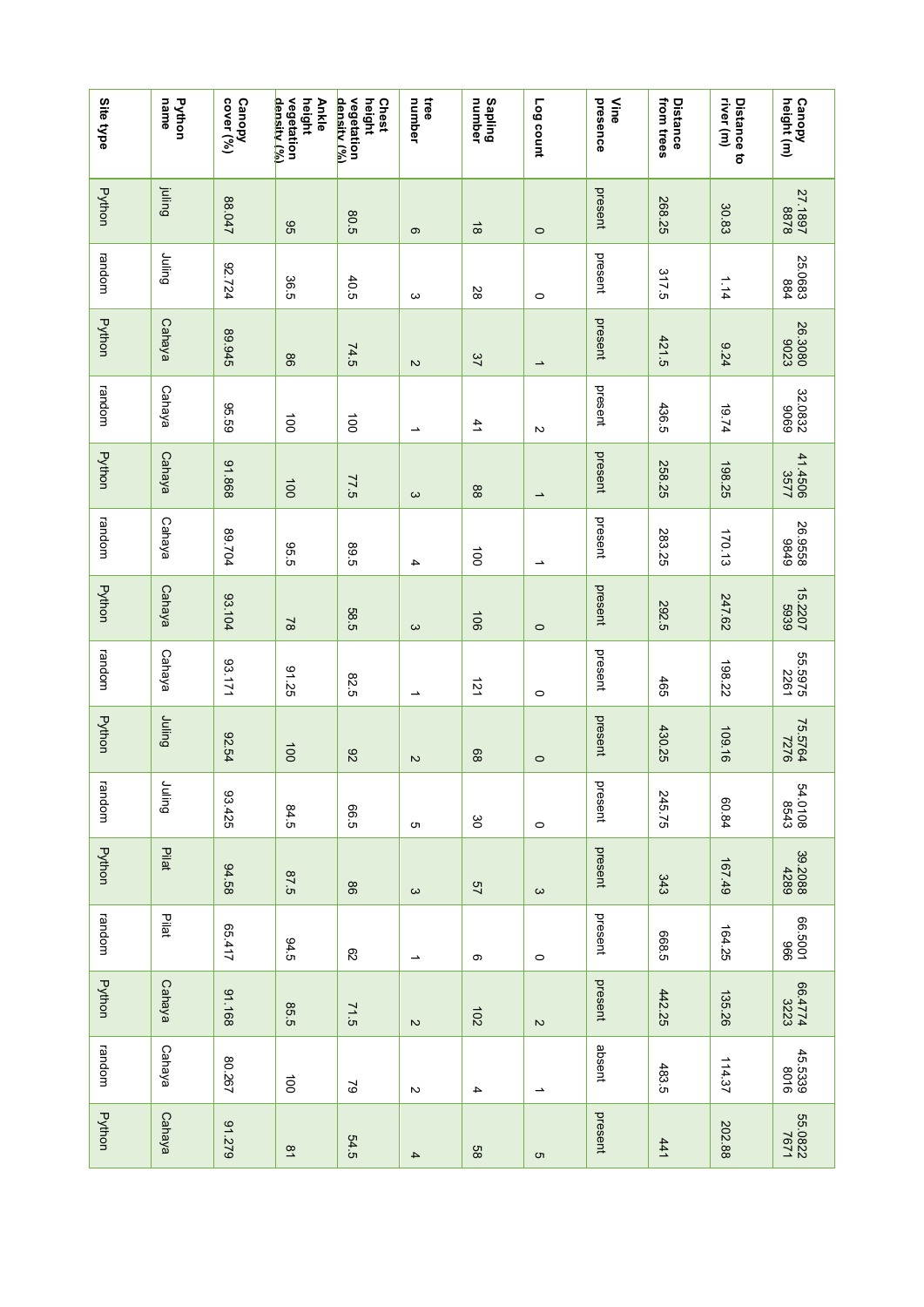| random        | Cahaya        | 22.207        | 96               | $\mathbb{S}2$         | $\overline{\phantom{a}}$ | 51                       | $\overline{\phantom{a}}$ | present | 317.5                 | 242.46   | 46.2044<br>6462      |
|---------------|---------------|---------------|------------------|-----------------------|--------------------------|--------------------------|--------------------------|---------|-----------------------|----------|----------------------|
| <b>Python</b> | cahaya        | 806           | 88.5             | $\overline{z}$        | c                        | 39                       | $\overline{\phantom{a}}$ | present | 395                   | 217.41   | 342348<br>8718       |
| random        | cahaya        | 90.331        | 67.5             | $\mathcal{S}$         | c                        | $\vec{\circ}$            | $\circ$                  | present | 265.75                | 253.49   | 33.8055<br>3771      |
| <b>Python</b> | cahaya        | 68.239        | 45               | $\vec{5}$             | $\rightharpoonup$        | $\circ$                  | $\sim$                   | absent  | <b>660.5</b>          | 238.44   | 82.3095<br>3693      |
| random        | cahaya        | 93.159        | 78.5             | 81.25                 | 4                        | $\overline{27}$          | $\circ$                  | present | 388                   | 221.92   | 86.0234<br>161       |
| Python        | pandek<br>ar  | 88.291        | 91.5             | 64                    | $\mathbf{\omega}$        | 46                       | $\infty$                 | absent  | 453.927<br>c          | 143.23   | 39.2083              |
| random        | pandeka       | 83.161        | 97               | 83                    | 4                        | 44                       | $\sim$                   | present | 585.75                | 181.28   | 9794.08              |
| Python        | ਰੱ<br>Pandek  | 84.548        | 75.5             | 64.5                  | c                        | 21                       | $\vec{z}$                | present | 283.25                | 222.38   | 30.2423<br>82423     |
| random        | ਰੱ<br>Pandek  | 197.167       | 70.5             | 37                    | တ                        | မ္မ                      | ∸                        | present | 278.25                | 267.38   | 35.9975<br>2788.     |
| Python        | <b>Cahaya</b> | 91.121        | $\overline{2}$   | 86                    | c                        | $\overline{\phantom{a}}$ | $\circ$                  | present | 270                   | 17.25    | 35.7604<br>8396      |
| random        | Cahaya        | <b>90.663</b> | <b>80.5</b>      | 95.5                  | 4                        | 6 <sup>1</sup>           | $\circ$                  | present | 271<br>$\overline{5}$ | 88<br>63 | 95.5399<br>965.539   |
| Python        | Cahaya        | 93.541        | 75.5             | 72.5                  | $\boldsymbol{\omega}$    | $\overrightarrow{L}$     | $\sim$                   | present | 403.75                | 3.42     | 45.1512<br>3787      |
| random        | Cahaya        | 92.864        | 41.5             | $\overline{5}$        | $\rightharpoonup$        | 2O                       | $\circ$                  | absent  | 423.75                | 41.67    | 53.8093<br>6335      |
| <b>Python</b> | Cahaya        | 202.69        | $\overline{100}$ | $\overline{100}$      | $\circ$                  | $\circ$                  | $\circ$                  | absent  | 2176.75               | 16.97    | 81.8731<br>518       |
| random        | Cahaya        | 88.381        | 49.5             | 35                    | $\omega$                 | 24                       | $\circ$                  | present | 300.75                | 62.24    | 24.9197<br>1919      |
| Python        | Cahaya        | 35.33         | $\overline{00}$  | $\overrightarrow{00}$ | $\circ$                  | $\circ$                  | $\circ$                  | absent  | 1618.75               | 31.76    | 2080<br>2093<br>2092 |
| random        | Cahaya        | 94.33         | 72.5             | 69                    | c                        | 29                       | $\circ$                  | present | 333.5                 | 71.21    | 153.063              |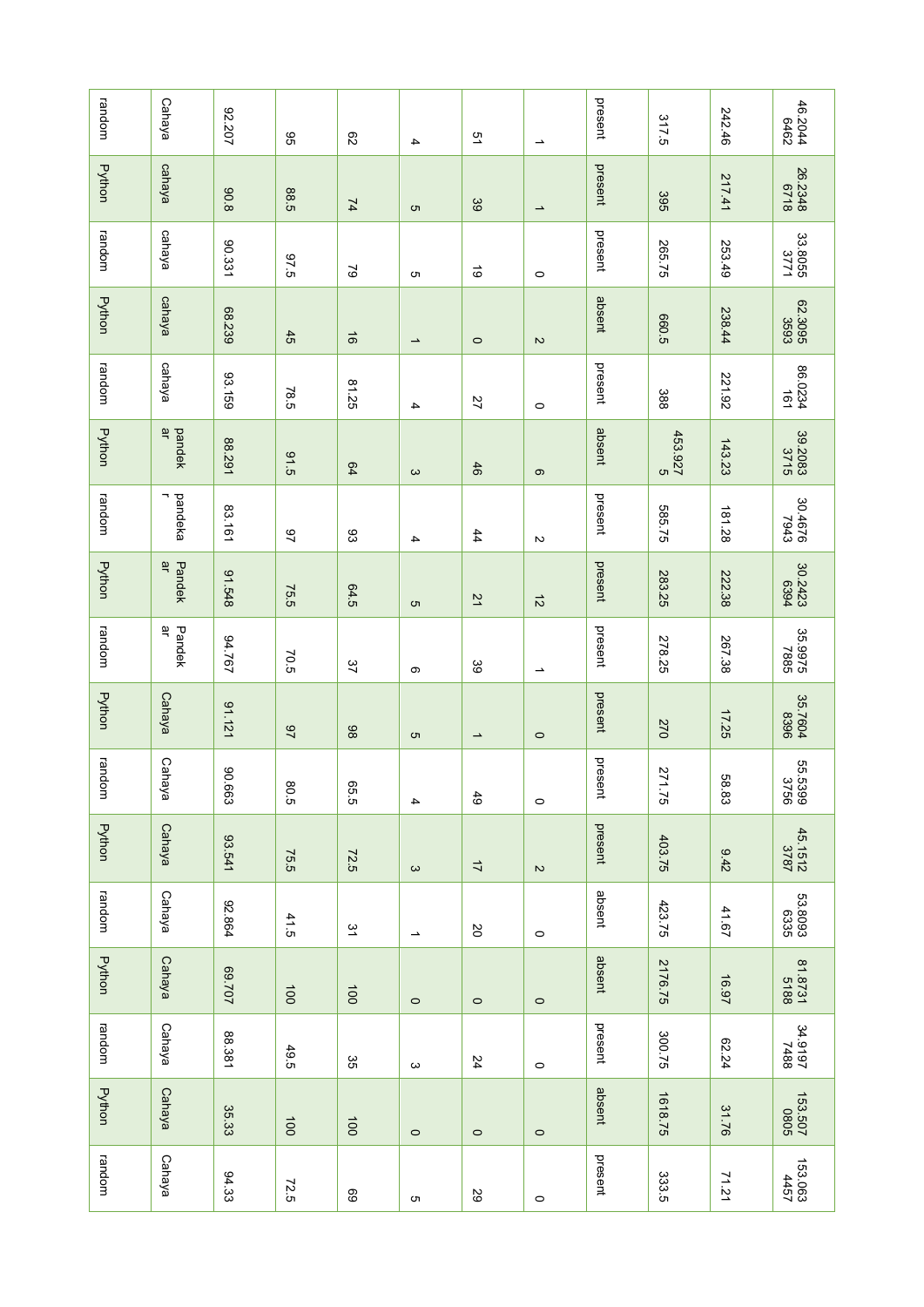| Python        | Cahaya                              | 52.996     | $\overline{100}$ | 100            | $\circ$               | $\circ$                              | $\circ$                  | absent  | 1740.5 | 13.99             | 81.0876            |
|---------------|-------------------------------------|------------|------------------|----------------|-----------------------|--------------------------------------|--------------------------|---------|--------|-------------------|--------------------|
| random        | Cahaya                              | 94.291     | 22               | ದ              | c                     | 27                                   | $\circ$                  | present | 302    | 94.56             | 43.2659<br>5533    |
| Python        | -<br>pandeka                        | 59.832     | 100              | 38.5           | $\sim$                | 27                                   | $\mathbf{\omega}$        | absent  | 529.25 | 136.88            | 1629<br>29.6857    |
| random        | ਰੱ<br>Pandek                        | 33.035     | $\overline{z}$   | 42.5           | 4                     | ပ္ပ                                  | $\circ$                  | present | 452.75 | 164.04            | 45.6791<br>7633    |
| <b>Python</b> | $\overline{\sigma}$<br>Pandek       | 81.135     | $\overline{00}$  | 97.5           | $\rightharpoonup$     | 36                                   | $\circ$                  | present | 688.25 | 160.2             | 55.8376<br>2257    |
| random        | $\overline{\sigma}$<br>Pandek       | 91.864     | $\overline{z}$   | 505            | $\boldsymbol{\omega}$ | 46                                   | $\overline{\phantom{a}}$ | present | 472.25 | 166.32            | 43.4796<br>0274    |
| <b>Python</b> | $\overline{\mathfrak{a}}$<br>Pandek | 88.758     | 95               | 33.5           | $\rightharpoonup$     | $\overline{z}$                       | $\overline{\phantom{a}}$ | present | 869.75 | 151.67            | 97.0500<br>0050.78 |
| random        | ਰੱ<br>Pandek                        | 83.688     | 46               | 46             | $\mathbf{\omega}$     | $\stackrel{\rightharpoonup}{\infty}$ | $\circ$                  | present | 352.75 | 129.4             | 46.0245<br>46.0245 |
| Python        | <b>Duling</b>                       | 12.592     | 96.5             | 94             | $\circ$               | $\circ$                              | $\circ$                  | absent  | 3456   | $\mathbf{\omega}$ | 49.2398            |
| random        | Duilul                              | 34.138     | $\vec{0}$        | 73.5           | $\circ$               | $\circ$                              | $\circ$                  | absent  | 1014.5 | 34.42             | 73.7495<br>828     |
| Python        | <b>Dulling</b>                      | 35.<br>999 | 96               | 5'26           | $\circ$               | $\circ$                              | $\circ$                  | absent  | 1164.5 | 22.64             | 01.85.13           |
| random        | <b>Dulinu</b>                       | 82.023     | $_{\rm 82}$      | $_{\rm g}$     | $\sim$                | $\vec{\circ}$                        | $\circ$                  | absent  | 534    | 35.41             | 39.0644            |
| Python        | terung                              | 73.903     | $\overline{5}$   | 45.5           | $\omega$              | $\circ$                              | $\circ$                  | present | 454    | 58.32             | 49.39233           |
| random        | Terung                              | 94.461     | 41.5             | ပ္ပ            | ຕ                     | ದ                                    | $\sim$                   | absent  | 192.5  | 34.61             | 35.58744<br>766    |
| Python        | Terung                              | 81.013     | 94               | $\overline{6}$ | $\mathbf{\Omega}$     | $\boldsymbol{\mathsf{N}}$            | $\rightharpoonup$        | present | 200.75 | 53.18             | 41.2939<br>3975    |
| random        | Terung                              | 30.725     | $89\,$           | $48$           | တ                     | 32                                   | $\circ$                  | present | 219    | 35.99             | 72.4577<br>1734.27 |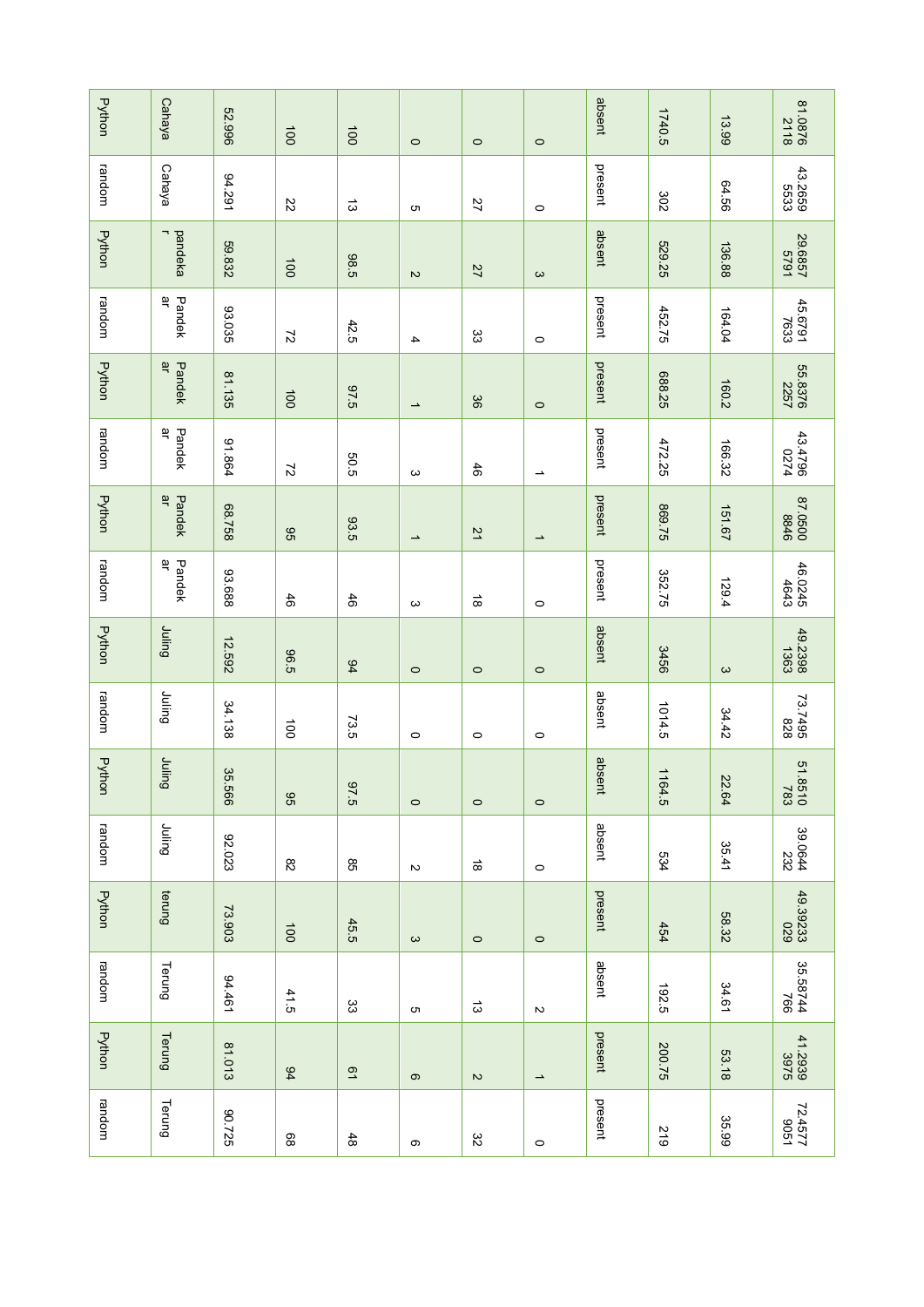| <b>Python</b> | Terung        | 21.172  | $\overline{28}$       | $\overline{5}$        | c                         | $\overline{2}$                       | $\circ$                  | present | 253           | 54.68     | 34.7802            |
|---------------|---------------|---------|-----------------------|-----------------------|---------------------------|--------------------------------------|--------------------------|---------|---------------|-----------|--------------------|
| random        | Terung        | 91.172  | 77.5                  | 99                    | c                         | $\stackrel{\rightharpoonup}{\infty}$ | ∸                        | present | 299.25        | 23.89     | 8229<br>999962     |
| Python        | Terung        | 85.534  | 100                   | 38.5                  | $\sim$                    | $\circ$                              | $\sim$                   | present | 438.5         | 33.46     | 49.1356<br>0351.94 |
| random        | Terung        | 23.812  | $\vec{\circ}$         | 21.5                  | တ                         | 4                                    | ∸                        | absent  | 190.75        | 25.11     | 57.3189<br>0818.73 |
| <b>Python</b> | Terung        | 82.296  | 100                   | $\overline{00}$       | $\overline{\mathbf{4}}$   | ၜ                                    | ∸                        | present | 360.5         | 61.35     | 46.2561<br>2647    |
| random        | Terung        | 93.643  | 96.5                  | $_{\rm 8}$            | $\mathbf{\omega}$         | $\vec{5}$                            | $\circ$                  | present | 389.5         | 26.4      | 29.9247<br>1429    |
| Python        | Terung        | 91.694  | 100                   | 67.5                  | တ                         | $\vec{v}$                            | ∸                        | present | 352.25        | 75.4      | 48.1117<br>5182    |
| random        | Terung        | 91.106  | 80                    | S2                    | ယ                         | 29                                   | $\circ$                  | absent  | 323.75        | 30.13     | 45.2868<br>4316    |
| Python        | Cahaya        | 91.035  | $\overrightarrow{00}$ | 67.5                  | $\mathbf 4$               | $\vec{\infty}$                       | $\rightarrow$            | present | 428.5         | 389.44    | 1785.7855          |
| random        | Cahaya        | 91.725  | 59.5                  | 51                    | 4                         | $\vec{v}$                            | $\circ$                  | present | 303.25        | 403.36    | 80.0128<br>7256    |
| Python        | Cahaya        | 75.809  | 91.5                  | $_{68}$               | $\sim$                    | $\overline{z}$                       | $\infty$                 | present | 538           | 305<br>35 | 102.997            |
| random        | Cahaya        | 93.506  | $^{28}$               | 95.5                  | $\sim$                    | $\vec{v}$                            | $\overline{\phantom{a}}$ | present | 476.25        | 358.94    | 30.0610<br>0788    |
| Python        | Bujinr        | 74.507  | $95^{\circ}$          | $82\,$                | $\omega$                  | $\overrightarrow{L}$                 | $\rm \omega$             | present | 372           | 85.11     | 26.8473<br>2592    |
| random        | gniliul       | 747.747 | $\overrightarrow{0}$  | $\overrightarrow{0}$  | 4                         | $\overrightarrow{L}$                 | $\sim$                   | present | 397           | 27.57     | 40.0053<br>6635    |
| <b>Python</b> | Cahaya        | 77.381  | $\overline{00}$       | $\overline{00}$       | $\overline{\phantom{a}}$  | $\overrightarrow{\tau}$              | $\circ$                  | present | 2<br>289' 295 | 323.29    | 9925<br>6675.99    |
| random        | Cahaya        | 66.394  | $\vec{0}$             | 8                     | $\sim$                    | 4                                    | ∸                        | present | 5965          | 356.32    | 74.9128<br>8219.   |
| Python        | <b>Cahaya</b> | 51.267  | $\overline{5}$        | $\overrightarrow{00}$ | $\boldsymbol{\mathsf{N}}$ | $\circ$                              | $\rightarrow$            | present | 641.5         | 333.28    | 43.0270<br>6058    |